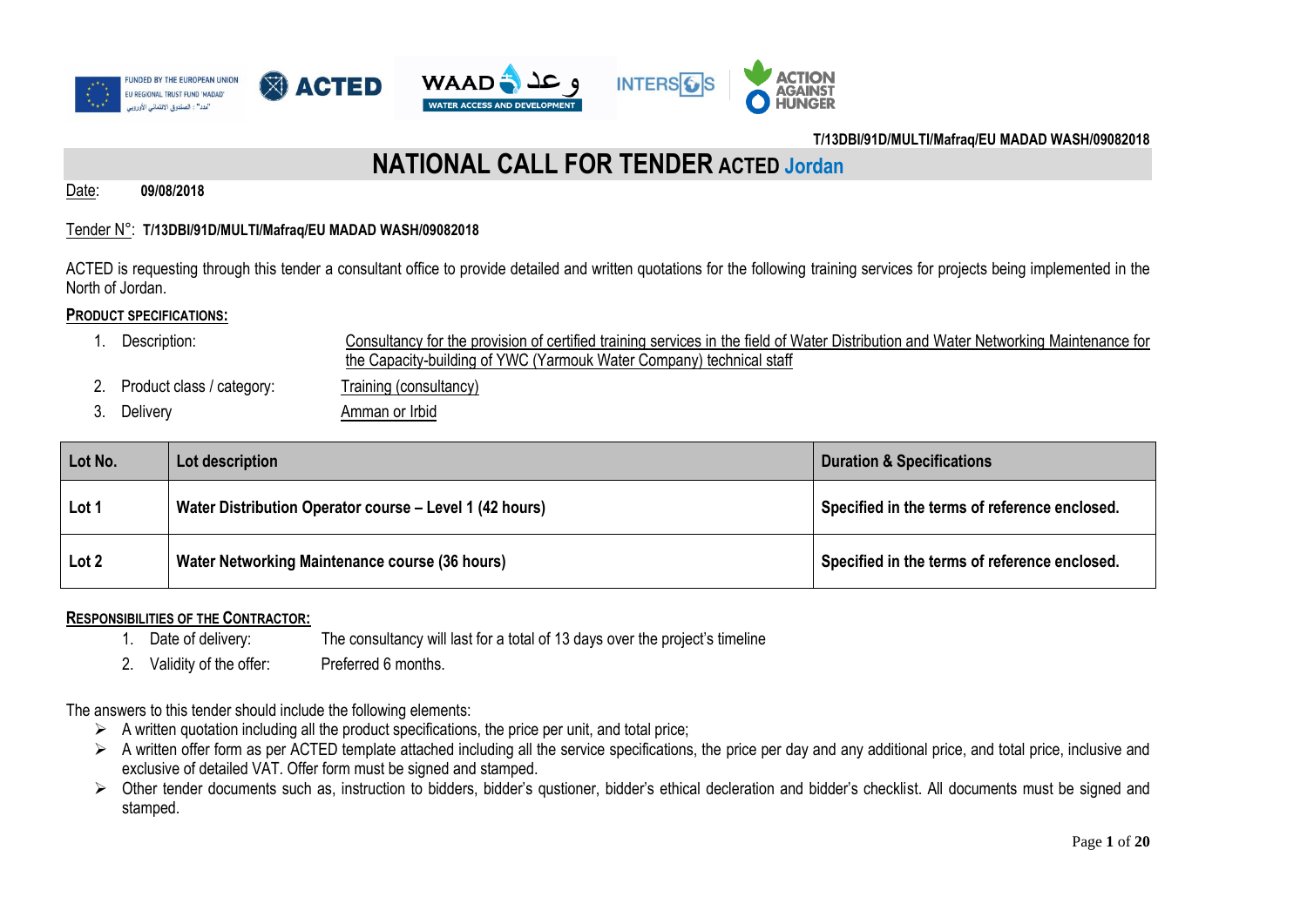

- $\triangleright$  Terms of reference, signed and stamped.
- $\triangleright$  A copy of the supplier legal representative ID is required
- $\triangleright$  A copy of the passport alongside a copy of their medical insurance for international consultants.
- Please note that ACTED will need to follow EuropeAid's Guidelines concerning the origin of supplies. For more information, EuropeAid procurement guidelines are fully detailed in PRAG

[\(http://ec.europa.eu/europeaid/prag/welcome.do?header\\_description=Manuel+DEVCO+des+procedures+financi%E8res+et+contractuelles+Applicable+aux+actions+ext%E9rieures+fi](http://ec.europa.eu/europeaid/prag/welcome.do?header_description=Manuel+DEVCO+des+procedures+financi%E8res+et+contractuelles+Applicable+aux+actions+ext%E9rieures+financ%E9es+par+le+budget+g%E9n%E9ral+de+LUE+et+du+11e+FED&header_keywords=ePrag+%2C+europa&locale=en) [nanc%E9es+par+le+budget+g%E9n%E9ral+de+LUE+et+du+11e+FED&header\\_keywords=ePrag+%2C+europa&locale=en\)](http://ec.europa.eu/europeaid/prag/welcome.do?header_description=Manuel+DEVCO+des+procedures+financi%E8res+et+contractuelles+Applicable+aux+actions+ext%E9rieures+financ%E9es+par+le+budget+g%E9n%E9ral+de+LUE+et+du+11e+FED&header_keywords=ePrag+%2C+europa&locale=en). In particular, rules of origin & nationality are detailed in section 2.3.1 of PRAG2015, and further in annex A2A.

o ACTED reserves the right to exclude products or reject bids from certain origins with regard to guidelines of EuropeAid (please refer Annex a2a\_ecprogrammes\_eligibility2014\_2020\_en (1) )

*NOTE: the contract awarded following this tender will be signed with the supplier that offers the best quality and price for the specifications detailed within this document (best value for money)*

### **GENERAL CONDITIONS:**

1. The **closing date** of this tender is fixed **on 10/09/2018 at** 4:00 PM in ACTED office at the following address : **ACTED representative office in Amman,** 

### **JORDAN 25, Ahmad Shawqi street, Jabal Weibdeh Amman 11194, Jordan (Opposite Terra Sancta Kindergarten)** Or emailed to

### [jordan.tender@acted.org](mailto:jordan.tender@acted.org) with CC [tender@acted.org](mailto:tender@acted.org)

- 2. Offers shall be submitted **in English and in JOD** and should present **prices excluding sales tax and duty**, offers **include all delivery charges**.
- 3. Bidders will fill all items in the one lot, otherwise his offer will be not eligible to be considered.
- 4. Bidders will fill, sign, stamp each page and return the Offer form according to ACTED's format.
- 5. Bidders will sign, stamp and return all pages of the Product Specifications for which they apply.
- 6. The offer to the call for tender will not result in the award of a contract
- 7. Unsealed envelopes and late offers will not be considered.
- 8. The offer must be submitted to ACTED Jordan purchase department in a sealed envelope with the mention "**T/13DBI/91D/MULTI/Mafraq/EU MADAD WASH/09082018"** and the purpose of the offer.
- 9. Any bid with missing required documents will be automatically rejected.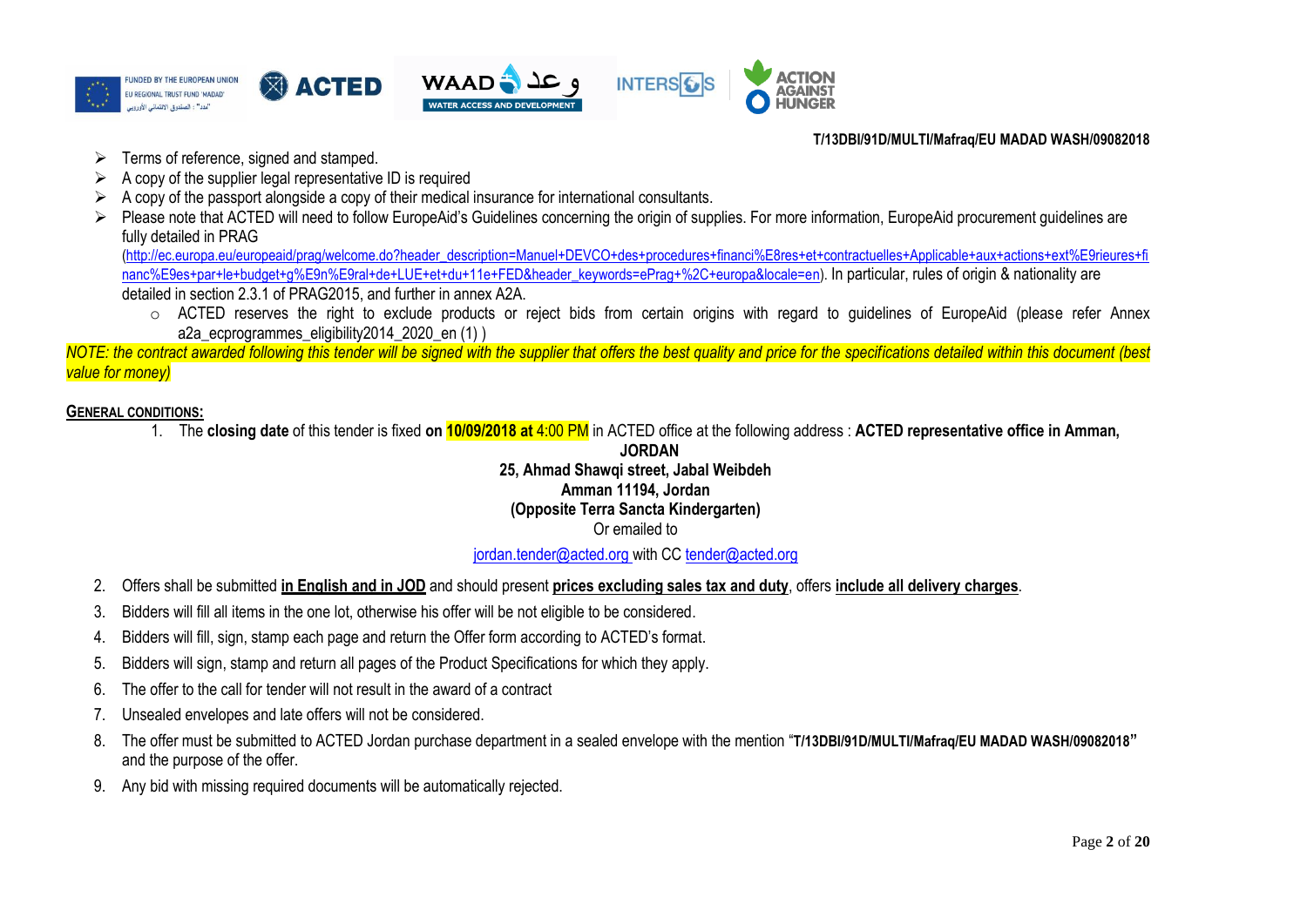

10. To ensure that funds are used exclusively for humanitarian purposes and in accordance with donors' compliance requirements, all contract offers are subject to the condition that contractors do not appear on anti-terrorism lists, in line with ACTED's anti-terrorism policy. To this end, ACTED reserves the right to carry out anti-terrorism checks on contractor, its board members, staff, volunteers, consultants, financial service providers and sub-contractor."

*NOTE: ACTED adopts a zero tolerance approach towards corruption and is committed to respecting the highest standards in terms of efficiency, responsibility and transparency in its activities. In particular, ACTED has adopted a participatory approach to promote and ensure transparency within the organization and has set up a Transparency focal point (Transparency Team supervised by the Director of Audit and Transparency) via a specific e-mail address*. *As such, if you witness or suspect any unlawful, improper or unethical act or business practices (such as soliciting, accepting or attempting to provide or accept any kickback) during the tendering process, please contact the following email to [transparency@acted.org.](mailto:transparency@acted.org)*

### **OFFER FORM – ACTED JORDAN**

Date:

#### Tender N°: **T/13DBI/91D/MULTI/Mafraq/EU MADAD WASH/09082018**

|    | <b>Details of Bidding Company:</b>        |                                                   |
|----|-------------------------------------------|---------------------------------------------------|
| 1. | Company Name:                             |                                                   |
| 2. | Company Authorized Representative Name: ( |                                                   |
| 3. | Company Registration No:                  |                                                   |
|    |                                           | No/Country/ Ministry                              |
| 4. | Company Specialization:                   |                                                   |
| 5. | Mailing Address:                          |                                                   |
|    |                                           | Country/Governorate. /City/St name/Shop-Office No |
|    | <b>Contact Numbers:</b><br>a.             | ' Mobile No:<br>(Land Line:                       |
|    | E-mail Address:<br>b <sub>1</sub>         |                                                   |

### **To be Filled by Bidder (COMPULSORY)**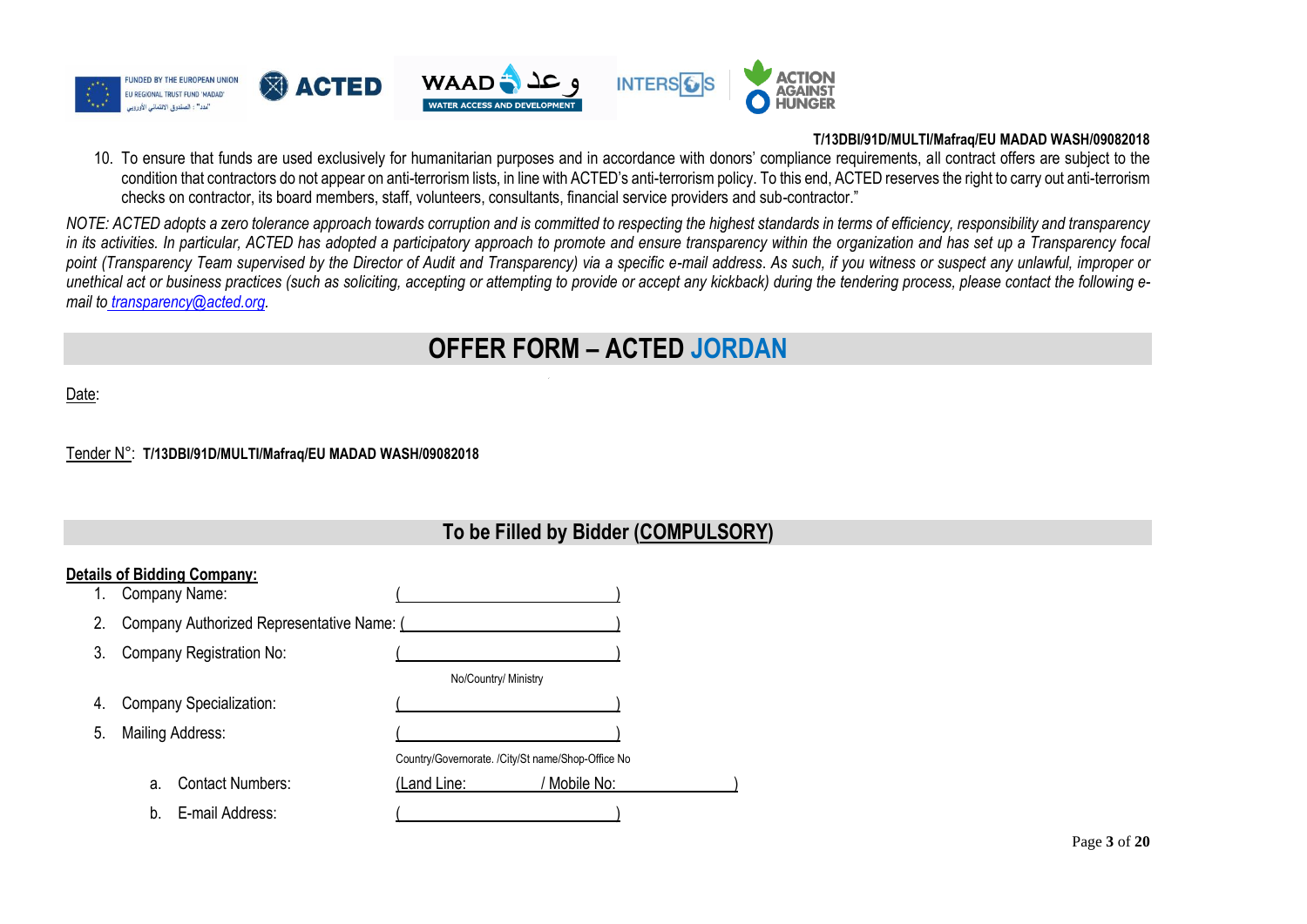

I undersigned \_\_\_\_\_\_\_\_\_\_\_\_\_\_\_\_\_\_\_\_\_\_\_\_\_\_\_\_\_, agree to provide ACTED, non-profit NGO, with items answering the following specifications, according to the general conditions and responsibilities that I engage myself to follow.

The projects scope shall include, but is not limited to:

LOT 1

- Prepare and implement the Water Operator Certification Program in two fields (water supply and wastewater treatment) for 15 participants;
- Provide qualified trainers for the entire course duration:
- Procure all training materials needed (such as curricula, transportation, CDs etc.) for all the participants to the training;
- Provide each participant with a legally valid training certificate by CAQA (Centre for Accreditation and Quality Assurance), as the only accreditation and quality assurance body in Jordan for the vocational training and education;
- Design and administer to the attendants a pre and post-assessment to evaluate improvement and learning achievements;
- Provide the WAAD Consortium with a detailed narrative report of the training, including challenges and further recommendations in terms of capacity-building, along with all the relevant documents (agenda, attendance lists, etc.).

### LOT 2

- Prepare and implement the Water Networking Maintenance Certification Program for 15 participants;
- Provide qualified trainers for the entire course duration;
- Procure all training materials needed (such as curricula, transportation, CDs etc.) for all the participants to the training;
- Provide each participant with a legally valid training certificate.by CAQA (Centre for Accreditation and Quality Assurance), as the only accreditation and quality assurance body in Jordan for the vocational training and education.
- Design and administer to the attendants a pre and post-assessment to evaluate improvement and learning achievements;
- Provide the WAAD Consortium with a detailed narrative report of each of the two trainings administered, including challenges and further recommendations in terms of capacity-building, along with all the relevant documents (agenda, attendance lists, etc.).

The following specifications shall be considered when applying for the tender: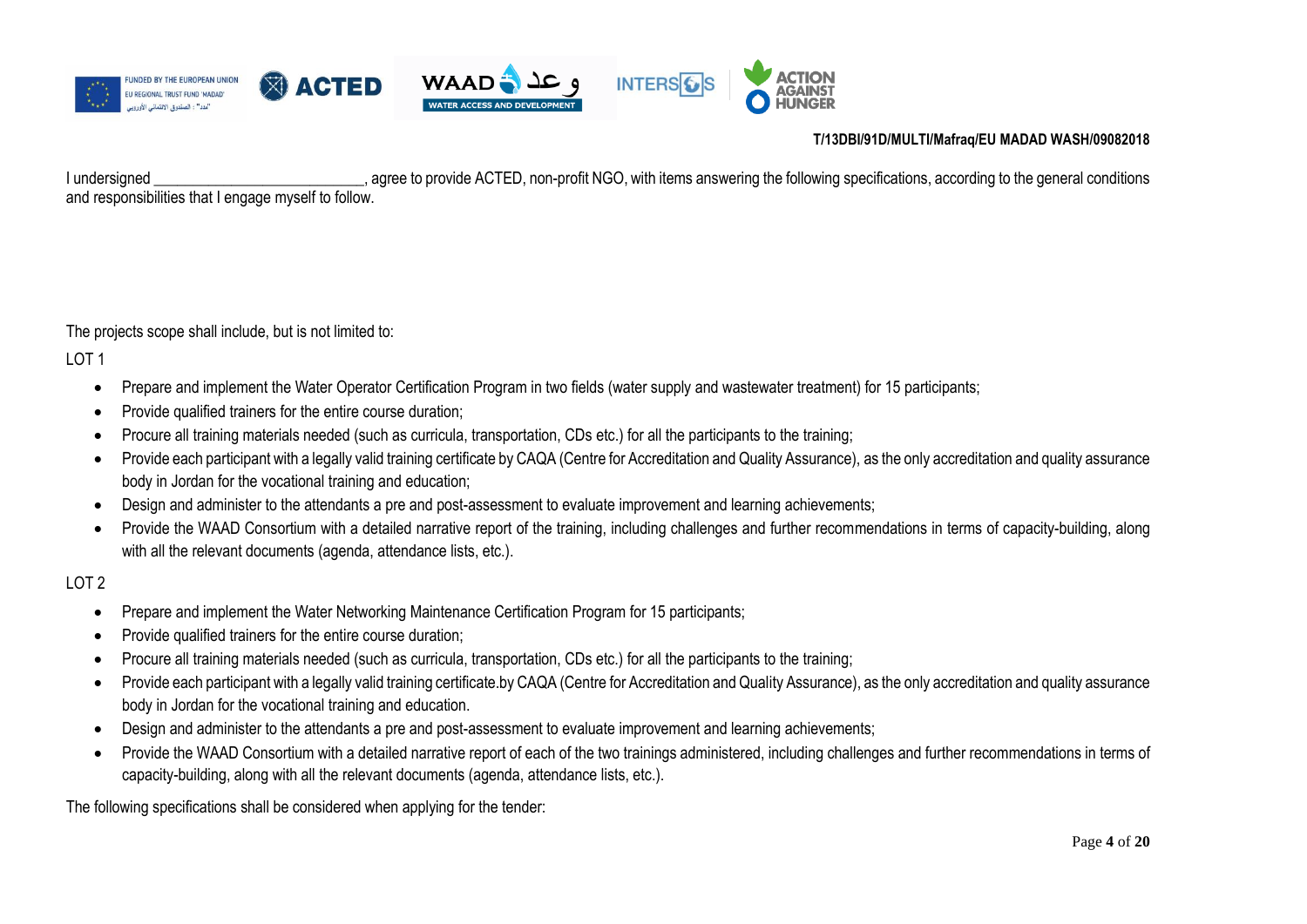

- WAAD security guidelines will have to be strictly followed throughout the consultancy;
- International consultants shall subscribe a medical and repatriation insurance. Therefore, the copy of insurance certificate must be submitted along with their offer. National consultants shall subscribe a civil and professional insurance. Therefore, the copy of the insurance certificate have to be submitted along with their offer;
- Training sessions shall be conducted in Arabic. However, relevant documents (attendance lists, etc.) shall report an English version as well;
- All projects communications, reports, recommendations, and all kind of documents as requested by the WAAD Consortium shall be in English & Arabic languages;
- WAAD Consortium and WAJ representative(s) shall have the right to attend the training sessions free of charge to monitor the punctual implementation of the training and the participation of the attendants.

PLEASE REFER TO THE TERMS OF REFERENCES DOCUMENTS FOR ADDITIONAL DETAILS AND SPECIFICATIONS

- **PLEASE FILL IN YOUR PRICES IN THE FOLLOWING TABLED BASED ON THE ENCLOSED TENDER DOCUMENTS:**
- *Bidders needs to submit offer(s) for ALL items in the lot. (note that the Project is tax exempted as per the consortium's aggreement with the EU Madad Fund)*

| # | <b>Description</b>                                                   | <b>Expected Deliverables</b>                                                                                                                                                                         | <b>Unit</b> | Quantity | Unit cost<br>in JOD<br>excluding<br><b>VAT</b> | <b>Total</b><br>cost in<br><b>JOD</b><br>excluding<br><b>VAT</b> |
|---|----------------------------------------------------------------------|------------------------------------------------------------------------------------------------------------------------------------------------------------------------------------------------------|-------------|----------|------------------------------------------------|------------------------------------------------------------------|
|   |                                                                      | Prepare and implement the Water Operator<br>Certification Program in two fields (water<br>supply and wastewater treatment) for $15 (+/-3)$<br>participants;                                          |             |          |                                                |                                                                  |
| 1 | <b>Water Distribution</b><br>Operator course -<br>Level 1 (42 hours) | Provide qualified trainers for the entire course<br>duration;<br>Procure all training materials needed (such as<br>curricula, transportation, CDs etc.) for all the<br>participants to the training; | attendees   | 15       |                                                |                                                                  |
|   |                                                                      | Provide each participant with a legally valid<br>training certificate by CAQA (Centre for<br>Accreditation and Quality Assurance), as the                                                            |             |          |                                                |                                                                  |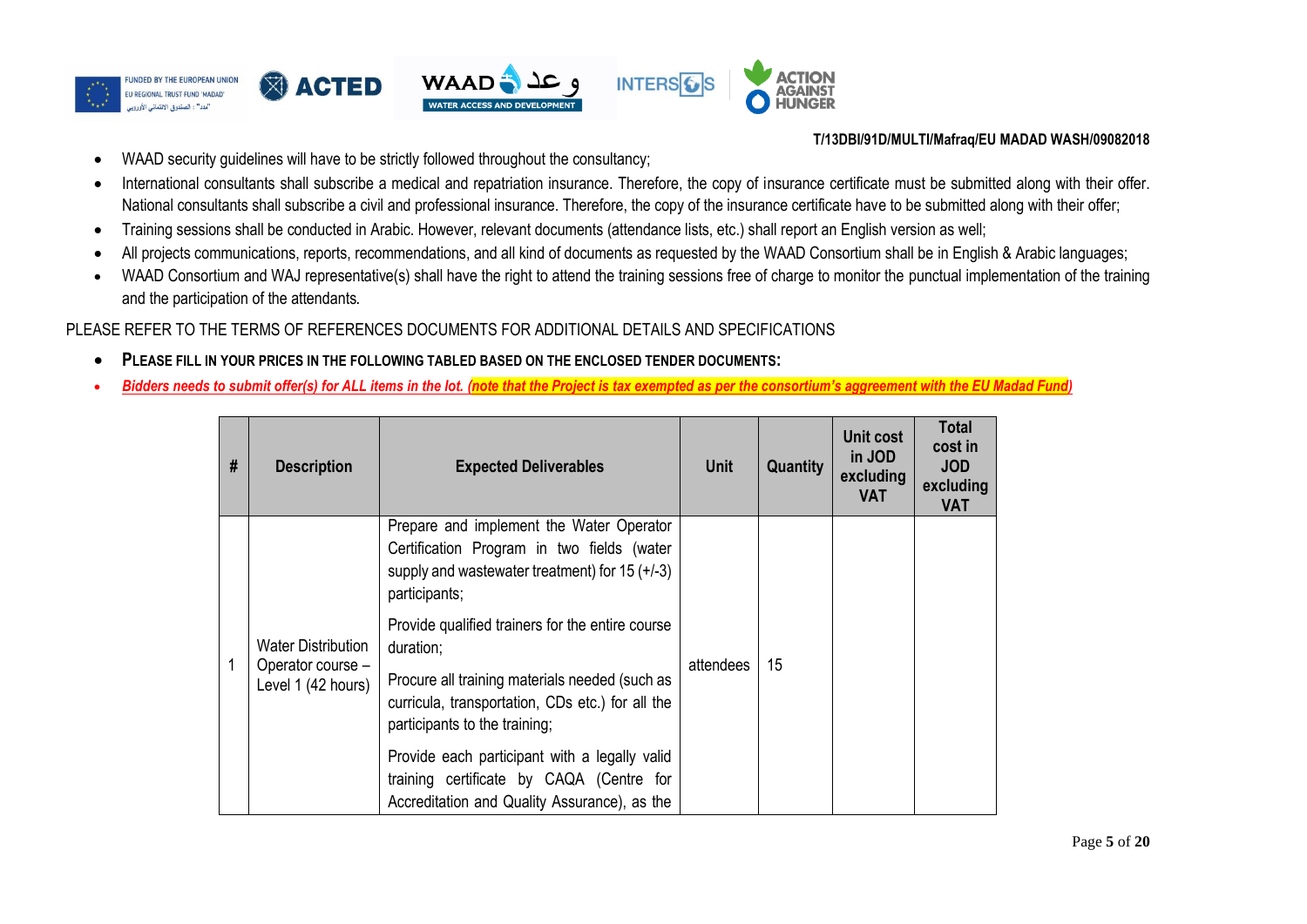







### **T/13DBI/91D/MULTI/Mafraq/EU MADAD WASH/09082018** only accreditation and quality assurance body in Jordan for the vocational training and education; Design and administer to the attendants a pre and post-assessment to evaluate improvement and learning achievements; Provide the WAAD Consortium with a detailed narrative report of the training, including challenges and further recommendations in terms of capacity-building, along with all the relevant documents (agenda, attendance lists, etc.). 2 Water Networking Maintenance course (36 hours) Prepare and implement the Water Networking Maintenance Certification Program for 15 (+/- 3) participants; Provide qualified trainers for the entire course duration; Procure all training materials needed (such as curricula, transportation, CDs etc.) for all the participants to the training; Provide each participant with a legally valid training certificate.by CAQA (Centre for Accreditation and Quality Assurance), as the only accreditation and quality assurance body in Jordan for the vocational training and education. attendees 15

### Page **6** of **20**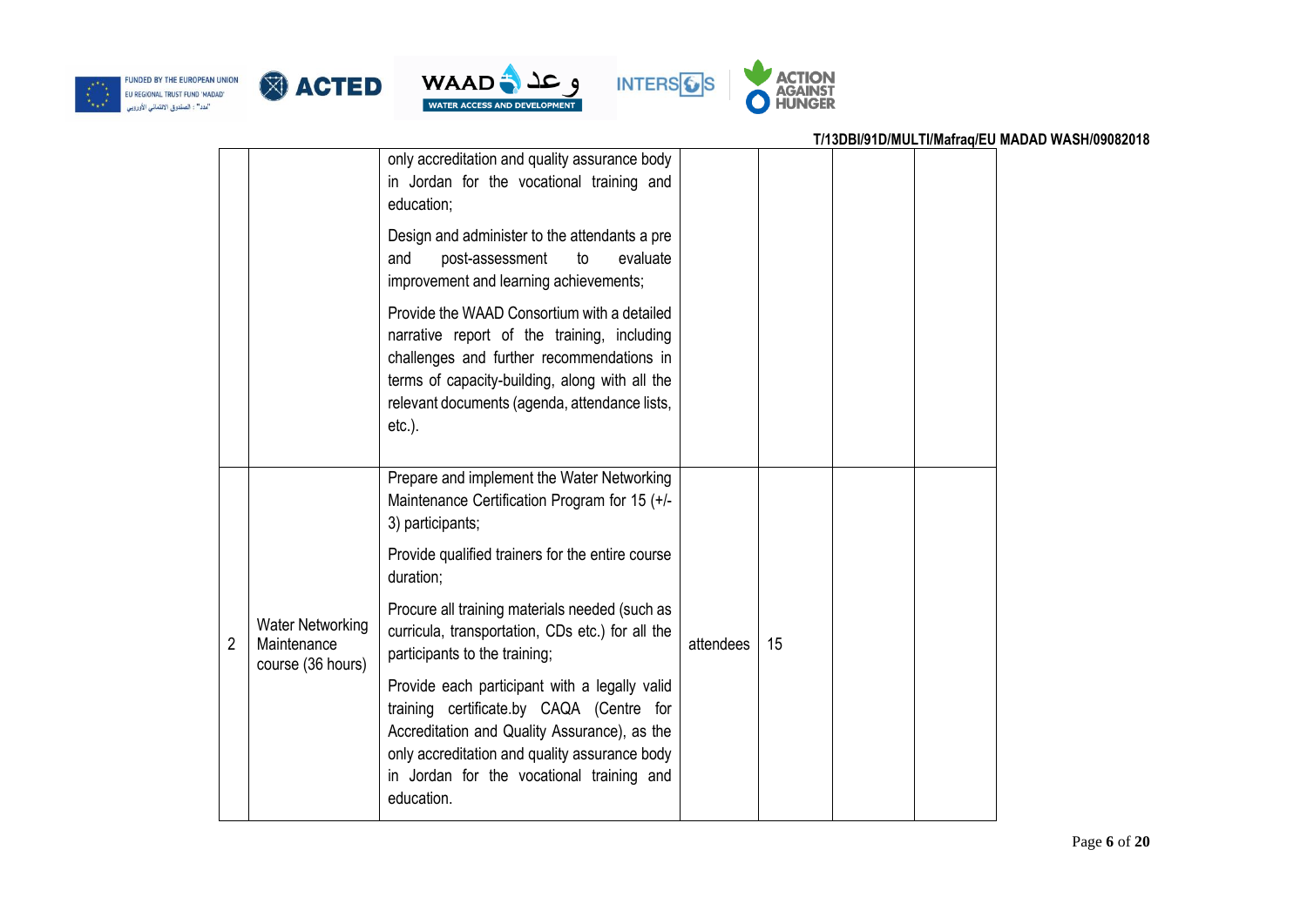







| T/13DBI/91D/MULTI/Mafraq/EU MADAD WASH/09082018                                                                                                                                                                                                                                                                                                                                                                  |  |
|------------------------------------------------------------------------------------------------------------------------------------------------------------------------------------------------------------------------------------------------------------------------------------------------------------------------------------------------------------------------------------------------------------------|--|
| Design and administer to the attendants a pre<br>post-assessment to evaluate<br>and<br>improvement and learning achievements;<br>Provide the WAAD Consortium with a detailed<br>narrative report of each of the two trainings<br>administered, including challenges and further<br>recommendations in terms of capacity-<br>building, along with all the relevant documents<br>(agenda, attendance lists, etc.). |  |
|                                                                                                                                                                                                                                                                                                                                                                                                                  |  |

Please note the following when quoting your prices:

- The number of attendees is set at 15 with a variation  $(+/-)$  of 3 people
- Procure all training materials needed (such as curricula, transportation, CDs etc.) for all the participants to the training;
	- o Transportation shall detail the pick-up and drop-off location and/or the cost per km that the tenderer is willing to cover
- Rental cost of the Hall that will be used to administer the training and its location in either Amman or Irbid
- The tenderer shall provide refreshments to all attendees throughout all sessions. These shall include a snack (manaish and/or moajanat and/or cookies and soft drinks) and lunch (mandi and/or sandwiches – zinger/shawarma/burgers – and soft drinks).
- **Enclosed the following documents which forms part of this tender and states more details of the above-mentioned table:**
	- **Terms of Reference**

### **BIDDER'S COMMENTS/REMARKS:**

# **1. 2.**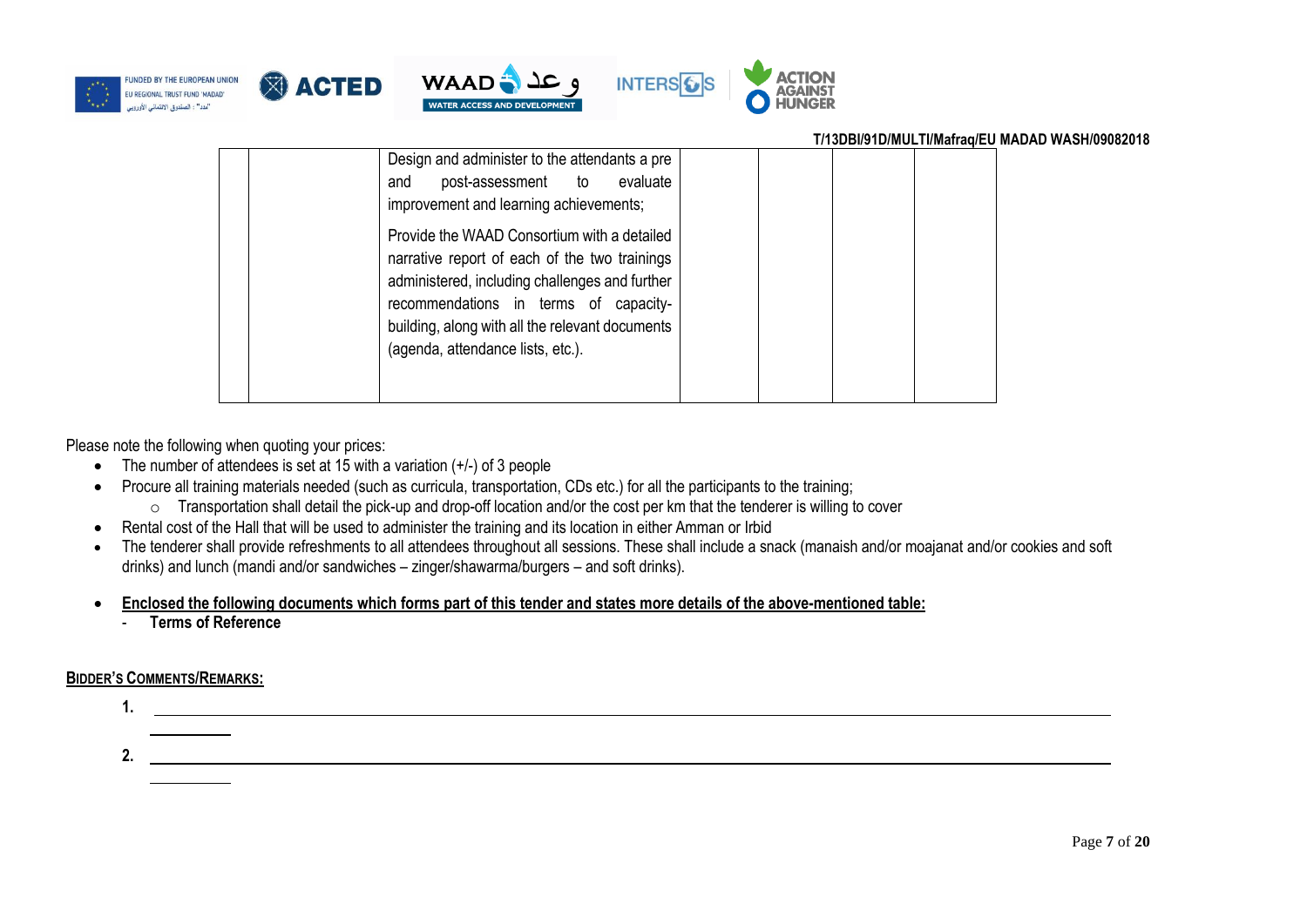

### **BIDDER'S TERMS AND CONDITIONS:**

**3.**

- 1. Valid of the offer: \_\_\_\_\_\_\_\_\_\_\_\_\_\_\_\_\_\_\_\_\_\_\_ (Recommended: 6 months)
- 2. Terms of payment:

Name of Bidder's Authorized Representative: \_\_\_\_\_\_\_\_\_\_\_\_\_\_\_\_\_\_\_\_\_\_\_\_

### Authorized signature and stamp:

Date: \_\_\_\_\_\_\_\_\_\_\_\_\_\_\_\_\_\_\_\_\_\_\_\_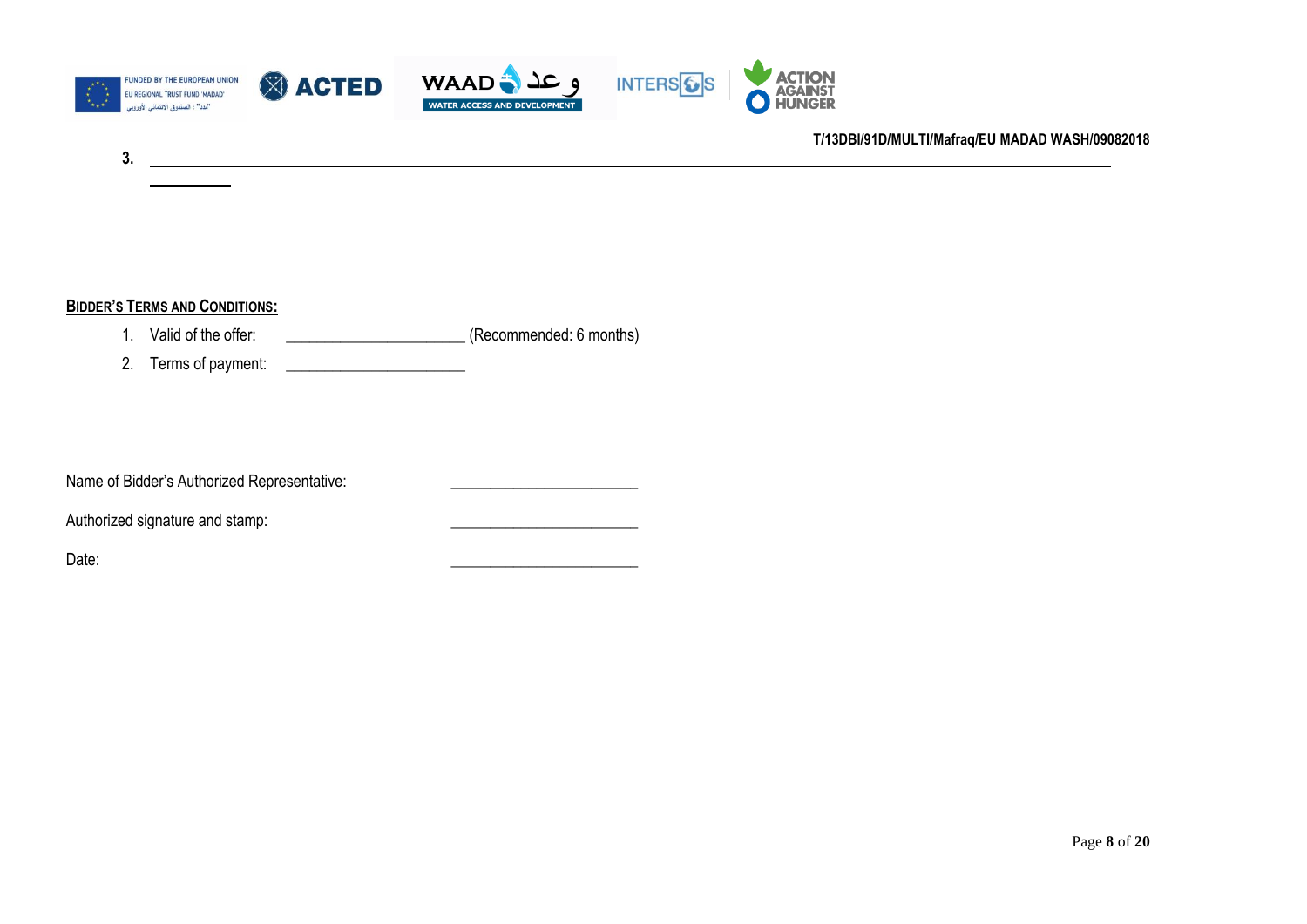







# **BIDDER'S QUESTIONNAIRE – ACTED JORDAN**

| <b>PART I: INFORMATION</b>         |                                            |                              |                                                                                                         |  |  |  |
|------------------------------------|--------------------------------------------|------------------------------|---------------------------------------------------------------------------------------------------------|--|--|--|
|                                    | A. Company Details and General Information |                              |                                                                                                         |  |  |  |
| Name of Company                    |                                            | <b>Trading As</b>            |                                                                                                         |  |  |  |
| <b>Address</b>                     |                                            |                              |                                                                                                         |  |  |  |
| (headquarters)                     |                                            | Telephone                    |                                                                                                         |  |  |  |
| Zip Code                           |                                            |                              |                                                                                                         |  |  |  |
| (headquarters)                     |                                            | Fax                          |                                                                                                         |  |  |  |
| City (headquarters)                |                                            | E-mail address 1             |                                                                                                         |  |  |  |
| PO Box                             |                                            | E-mail address 2             |                                                                                                         |  |  |  |
| Country                            |                                            |                              |                                                                                                         |  |  |  |
| (headquarters)                     |                                            | Website address              |                                                                                                         |  |  |  |
|                                    |                                            | Subsidiaries/<br>Associates/ |                                                                                                         |  |  |  |
| Parent Company<br>or name of owner |                                            | Overseas                     |                                                                                                         |  |  |  |
|                                    |                                            | Representative               |                                                                                                         |  |  |  |
| Sales Person's                     |                                            | Sales Person's               |                                                                                                         |  |  |  |
| Name                               |                                            | Position                     |                                                                                                         |  |  |  |
| Sales Person's                     |                                            | Sales Persons' E-            |                                                                                                         |  |  |  |
| phone                              |                                            | mail                         |                                                                                                         |  |  |  |
|                                    |                                            |                              | Governance of the company: Chairman, Vice-Chairman, Treasurer or Secretary of the Board of Directors or |  |  |  |
| <b>Board of Trustees</b>           |                                            |                              |                                                                                                         |  |  |  |
| Name (as in                        |                                            | Date of birth                |                                                                                                         |  |  |  |
| passport or other                  |                                            | (mm/dd/yyyy)                 |                                                                                                         |  |  |  |
| government-issued                  |                                            |                              |                                                                                                         |  |  |  |
| photo ID)<br>Government-           |                                            | Type of ID                   |                                                                                                         |  |  |  |
| issued photo                       |                                            |                              |                                                                                                         |  |  |  |
| Identification                     |                                            |                              |                                                                                                         |  |  |  |
| Document (ID)                      |                                            |                              |                                                                                                         |  |  |  |
| number                             |                                            |                              |                                                                                                         |  |  |  |
| ID country of                      |                                            | Rank or title in             |                                                                                                         |  |  |  |
| issuance                           |                                            | organization                 |                                                                                                         |  |  |  |
| Other names used                   |                                            | Gender (e.g. male,           |                                                                                                         |  |  |  |
| (nicknames or                      |                                            | female)                      |                                                                                                         |  |  |  |
| pseudonyms not                     |                                            |                              |                                                                                                         |  |  |  |
| listed as                          |                                            |                              |                                                                                                         |  |  |  |
| "Name")                            |                                            |                              |                                                                                                         |  |  |  |
| Current employer                   |                                            | Occupation                   |                                                                                                         |  |  |  |
| and job title:                     |                                            |                              |                                                                                                         |  |  |  |
| Address of                         |                                            | Citizenship(s)               |                                                                                                         |  |  |  |
| residence                          |                                            |                              |                                                                                                         |  |  |  |
|                                    |                                            |                              |                                                                                                         |  |  |  |
| Province/Region                    |                                            | E-mail address               |                                                                                                         |  |  |  |
|                                    |                                            |                              |                                                                                                         |  |  |  |
| Is the individual a                |                                            | Professional                 |                                                                                                         |  |  |  |
| U.S. citizen or legal              |                                            | Licenses - State             |                                                                                                         |  |  |  |
| permanent                          | No<br>  Yes                                | <b>Issued Certifications</b> |                                                                                                         |  |  |  |
| resident?                          |                                            |                              |                                                                                                         |  |  |  |
|                                    |                                            |                              | Management of the company: CEO, Executive Director, Deputy Director, President or Vice-President        |  |  |  |
| Name (as in                        |                                            | Date of birth                |                                                                                                         |  |  |  |
| passport or other                  |                                            | (mm/dd/yyyy)                 |                                                                                                         |  |  |  |
| government-issued                  |                                            |                              |                                                                                                         |  |  |  |
| photo ID)                          |                                            |                              |                                                                                                         |  |  |  |
| Government-                        |                                            | type of ID                   |                                                                                                         |  |  |  |
| issued photo<br>Identification     |                                            |                              |                                                                                                         |  |  |  |
| Document (ID)                      |                                            |                              |                                                                                                         |  |  |  |
| number                             |                                            |                              |                                                                                                         |  |  |  |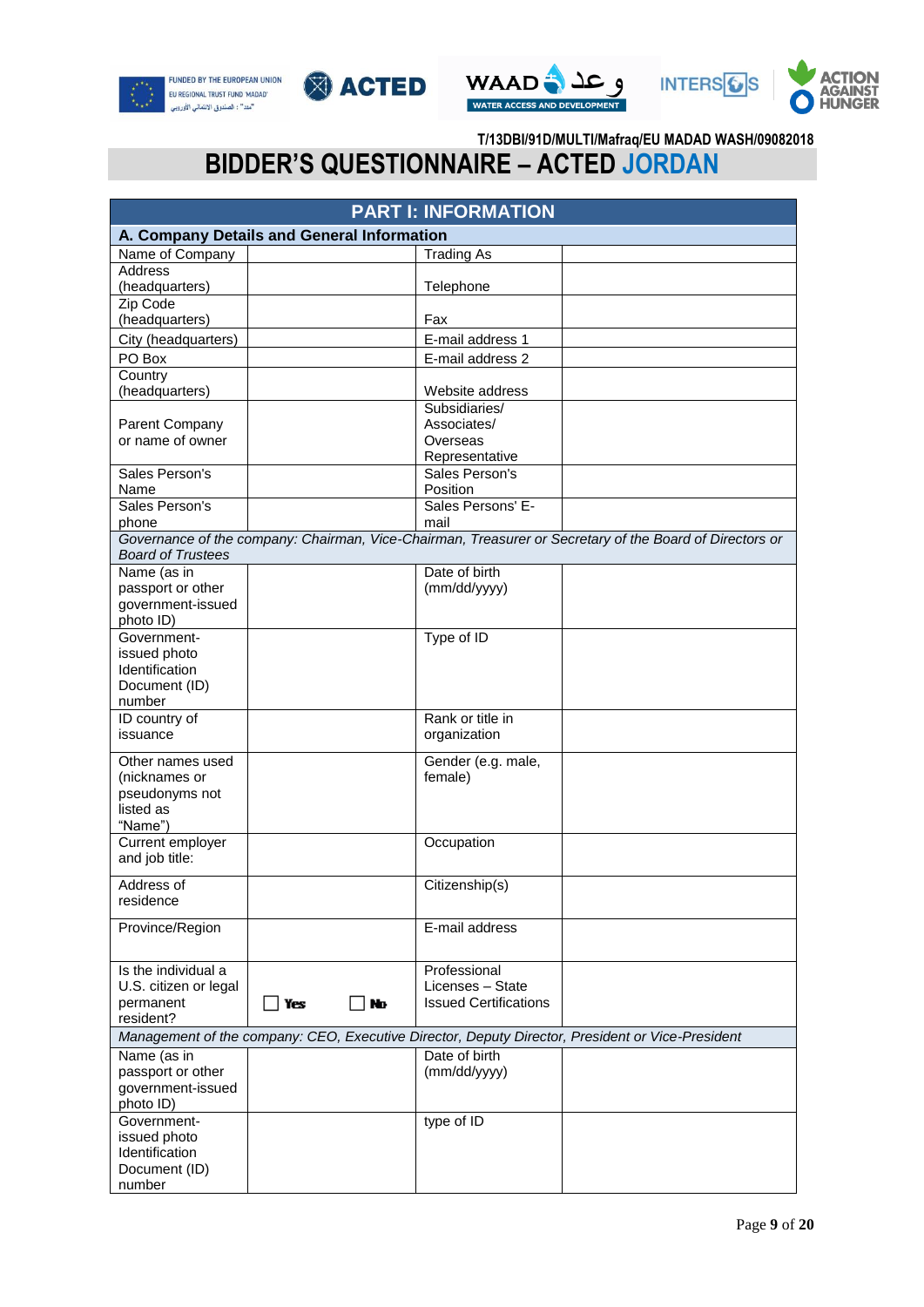









|  | T/13DBI/91D/MULTI/Mafraq/EU MADAD WASH/09082018 |  |  |  |  |
|--|-------------------------------------------------|--|--|--|--|
|--|-------------------------------------------------|--|--|--|--|

| ID country of<br>issuance                                                   |                                                                      | Rank or title in<br>organization                                       |  |  |
|-----------------------------------------------------------------------------|----------------------------------------------------------------------|------------------------------------------------------------------------|--|--|
| Other names used<br>(nicknames or<br>pseudonyms not<br>listed as<br>"Name") |                                                                      | Gender (e.g. male,<br>female)                                          |  |  |
| Current employer<br>and job title:                                          |                                                                      | Occupation                                                             |  |  |
| Address of<br>residence                                                     |                                                                      | Citizenship(s)                                                         |  |  |
| Province/Region                                                             |                                                                      | E-mail addresses                                                       |  |  |
| Is the individual a<br>U.S. citizen or legal<br>permanent<br>resident?      | No<br>∏Yes                                                           | Professional<br>Licenses - State<br><b>Issued Certifications</b>       |  |  |
|                                                                             | Management of the company: Chief Finance Officer or Chief Accountant |                                                                        |  |  |
| Name (as in<br>passport or other<br>government-issued<br>photo ID)          |                                                                      | Date of birth<br>(mm/dd/yyyy)                                          |  |  |
| Government-<br>issued photo<br>Identification<br>Document (ID)<br>number    |                                                                      | type of ID                                                             |  |  |
| ID country of<br>issuance                                                   |                                                                      | Rank or title in<br>organization                                       |  |  |
| Other names used<br>(nicknames or<br>pseudonyms not<br>listed as<br>"Name") |                                                                      | Gender (e.g. male,<br>female)                                          |  |  |
| Current employer<br>and job title:                                          |                                                                      | Occupation                                                             |  |  |
| Address of<br>residence                                                     |                                                                      | Citizenship(s)                                                         |  |  |
| Province/Region                                                             |                                                                      | E-mail addresses                                                       |  |  |
| Is the individual a<br>U.S. citizen or legal<br>permanent<br>resident?      | No<br>Yes                                                            | Professional<br>Licenses - State<br><b>Issued Certifications</b>       |  |  |
| Company's staff & insurance                                                 |                                                                      |                                                                        |  |  |
| No. Full Time<br>Employees:                                                 |                                                                      | Employee average work wage per<br>hour:                                |  |  |
| % of Men to<br>Women:                                                       |                                                                      | Yes  <br>l No<br>Any employee(s) with relatives working<br>with ACTED? |  |  |
| No. of Children:                                                            |                                                                      | Yes<br>No<br>Legal minimum wage paid?                                  |  |  |
| In what capacity?                                                           |                                                                      | No<br>Paid vacations are offered?<br>Yes                               |  |  |
| What are their<br>ages?                                                     |                                                                      | Are flexible working hours offered?<br>$Yes \Box$ No                   |  |  |
| Name of insurance<br>company:                                               |                                                                      | Staff covered by health insurance?<br>_  Yes  _  No                    |  |  |
|                                                                             |                                                                      |                                                                        |  |  |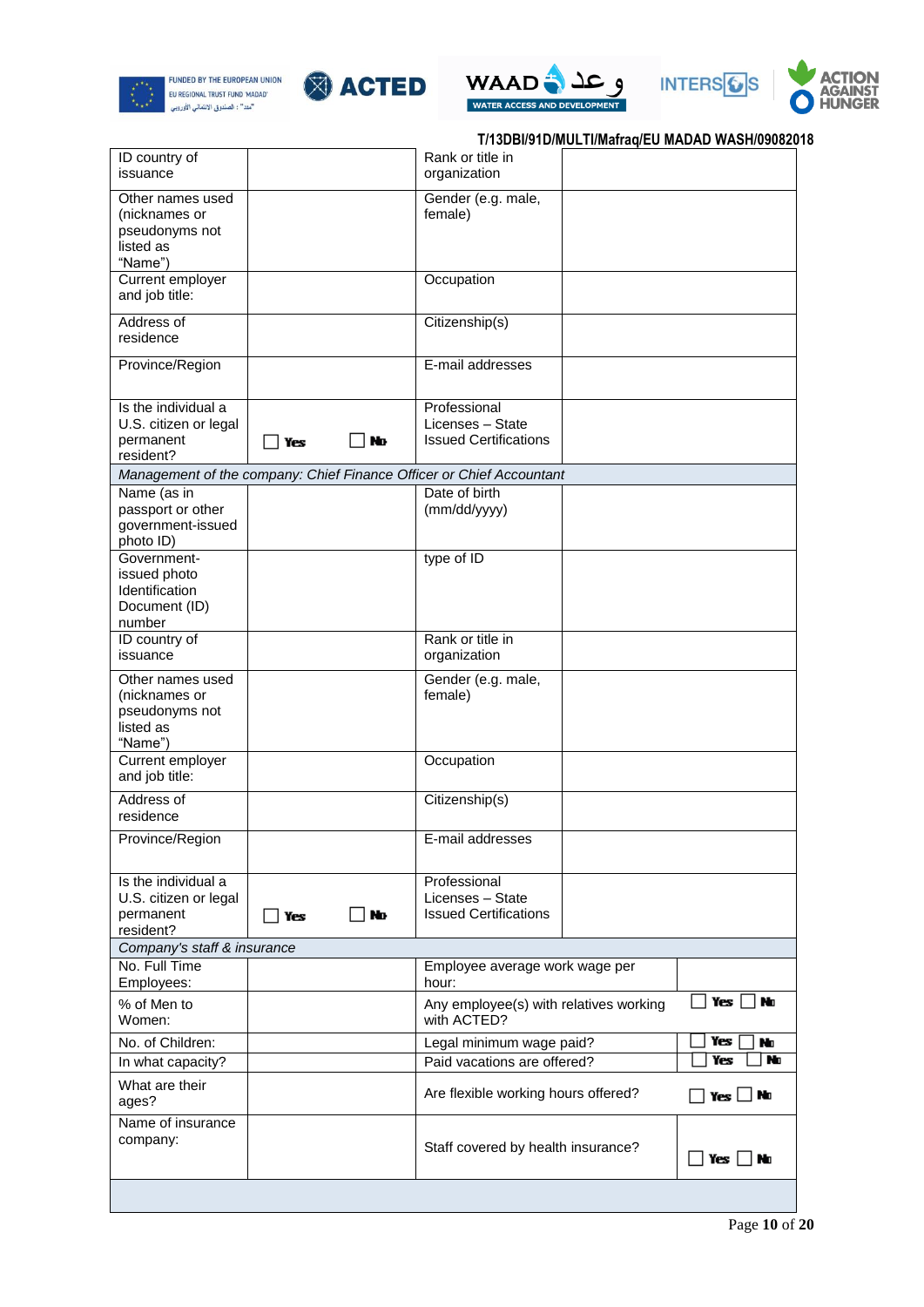









|                                                            | Description of the Company                                          |                           |                                            |  |                                                                                                 |                        |          |             |
|------------------------------------------------------------|---------------------------------------------------------------------|---------------------------|--------------------------------------------|--|-------------------------------------------------------------------------------------------------|------------------------|----------|-------------|
| <b>Type of Business</b><br>(multiple choices<br>possible): |                                                                     |                           | Manufacturi                                |  | <b>Authorised Agent</b><br>Consulting Company   Other (Please Specify)                          |                        | Trader   |             |
| Sector of Business<br>(multiple choices<br>possible):      |                                                                     |                           | Goods/Suppl<br><b>Services</b>             |  | Equipment<br>Other (Please Specify)                                                             |                        | Wats     |             |
| Year Established:                                          |                                                                     |                           |                                            |  | Country of<br>registration:                                                                     |                        |          |             |
| Licence number:                                            |                                                                     |                           |                                            |  | Valid until:                                                                                    |                        |          |             |
| Working<br>languages:                                      |                                                                     |                           | English<br>Arabic,                         |  | French<br>Sparish<br><b>Chinese</b><br>Other (Please Specify)                                   |                        | Russian  |             |
| Technical<br>documents<br>available in:                    |                                                                     |                           | English<br>Arabic,                         |  | Spanish<br>French<br>Other (Please Specify)<br><b>Chinese</b>                                   |                        | Russian  |             |
|                                                            | <b>B. Financial Information</b>                                     |                           |                                            |  |                                                                                                 |                        |          |             |
| VAT Number:                                                |                                                                     |                           |                                            |  | Tax Number:                                                                                     |                        |          |             |
| <b>Bank Account</b><br>Bank Name:<br>Number:               |                                                                     |                           |                                            |  |                                                                                                 |                        |          |             |
| <b>Bank Address:</b><br>Account Name:                      |                                                                     |                           |                                            |  |                                                                                                 |                        |          |             |
|                                                            | <b>Standard Payment</b><br>Swift/BIC number:<br>Terms:<br>No<br>Yes |                           |                                            |  |                                                                                                 |                        |          |             |
|                                                            | Has the company been<br>audited in the last 3 years?                |                           |                                            |  |                                                                                                 |                        | Attached |             |
| <b>Financial Report</b>                                    |                                                                     |                           |                                            |  | Please attach a copy of the company's most recent Annual or Audited                             |                        |          |             |
|                                                            |                                                                     |                           | Annual Value of Total Sales for the last 3 |  |                                                                                                 |                        |          |             |
| Years:                                                     | Year:                                                               | <b>USD</b>                | Year:                                      |  | USD:                                                                                            | Year:                  | USD:     |             |
|                                                            | Annual Value of Export Sales                                        |                           |                                            |  |                                                                                                 |                        |          |             |
| for the last 3 years                                       | Year:                                                               | <b>USD</b>                | Year:                                      |  | USD:                                                                                            | Year:                  | USD:     |             |
| <b>C. Experience</b>                                       |                                                                     |                           |                                            |  |                                                                                                 |                        |          |             |
| Agencies:                                                  |                                                                     |                           |                                            |  | Companie's recent business with ACTED and/or other International Aid Agencies or United Nations |                        |          |             |
|                                                            | Organis<br>ation                                                    | Cont<br>act<br>pers<br>on | Phone/E-mail                               |  | Goods/Works/Services                                                                            | Val<br>ue<br>(U)<br>SD | Year     | Destination |
| 1                                                          |                                                                     |                           |                                            |  |                                                                                                 |                        |          |             |
| 2                                                          |                                                                     |                           |                                            |  |                                                                                                 |                        |          |             |
| 3                                                          |                                                                     |                           |                                            |  |                                                                                                 |                        |          |             |
| 4                                                          |                                                                     |                           |                                            |  |                                                                                                 |                        |          |             |
| 5                                                          |                                                                     |                           |                                            |  |                                                                                                 |                        |          |             |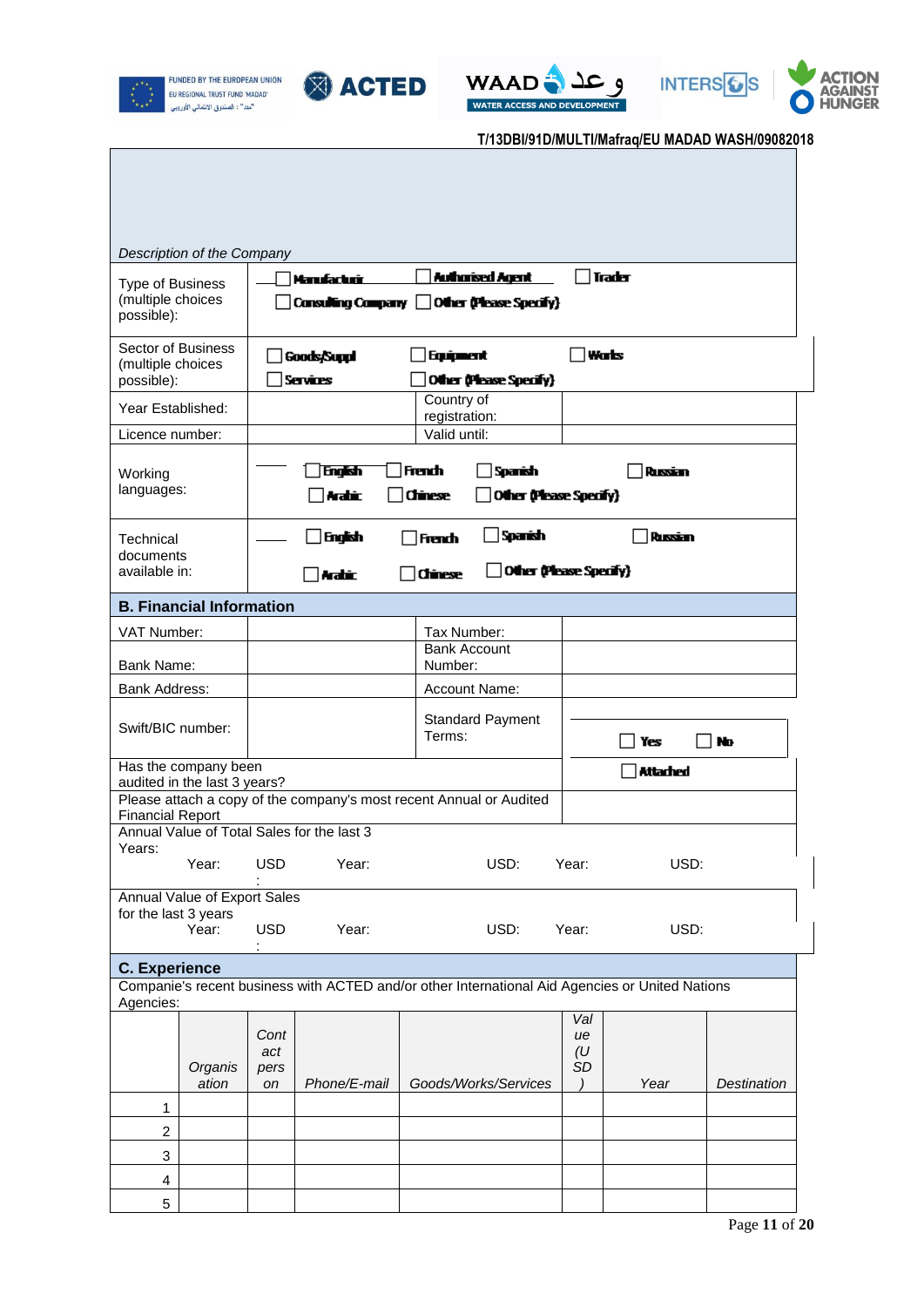









| What is your company's main<br>area of expertise?                                                                                                                                                                                                                                                                                                                                  |                 |                                 |     |                                    |
|------------------------------------------------------------------------------------------------------------------------------------------------------------------------------------------------------------------------------------------------------------------------------------------------------------------------------------------------------------------------------------|-----------------|---------------------------------|-----|------------------------------------|
| What is your company's<br>business coverage area?                                                                                                                                                                                                                                                                                                                                  | <b>National</b> | Restricted to (specify location |     |                                    |
| To which countries has your<br>company exported and/or<br>managed projects in the last<br>3 years?                                                                                                                                                                                                                                                                                 |                 |                                 |     |                                    |
| Provide any other information<br>that demonstrates your<br>company's qualifications and<br>experience (eg. awards)                                                                                                                                                                                                                                                                 |                 |                                 |     |                                    |
| List any national or<br>international<br>Trade/Professional<br>Organisations of which your<br>company is a member                                                                                                                                                                                                                                                                  |                 |                                 |     |                                    |
| <b>D. Technical Capability</b>                                                                                                                                                                                                                                                                                                                                                     |                 |                                 |     |                                    |
| Type of Quality Assurance<br>Certificate                                                                                                                                                                                                                                                                                                                                           |                 |                                 |     | <b>Attached</b><br><b>Attached</b> |
| Type of<br>Certification/Qualification<br>Documents                                                                                                                                                                                                                                                                                                                                |                 |                                 |     |                                    |
| International<br>Offices/Representation<br>List below up to 10 of the core Goods and/or Services your company                                                                                                                                                                                                                                                                      |                 |                                 |     |                                    |
| sells:                                                                                                                                                                                                                                                                                                                                                                             |                 |                                 |     |                                    |
| 1)                                                                                                                                                                                                                                                                                                                                                                                 | 6)              |                                 |     |                                    |
| 2)                                                                                                                                                                                                                                                                                                                                                                                 | 7)              |                                 |     |                                    |
| 3)                                                                                                                                                                                                                                                                                                                                                                                 | 8)              |                                 |     |                                    |
| 4)                                                                                                                                                                                                                                                                                                                                                                                 | 9)              |                                 |     |                                    |
| 5)<br>List the main assets of your company (trucks & heavy machines, heavy & valuable equipment, premises &                                                                                                                                                                                                                                                                        | 10)             |                                 |     |                                    |
| warehouses, production sites etc.)                                                                                                                                                                                                                                                                                                                                                 |                 |                                 |     |                                    |
| 1)                                                                                                                                                                                                                                                                                                                                                                                 | 6)              |                                 |     |                                    |
| 2)                                                                                                                                                                                                                                                                                                                                                                                 | 7)              |                                 |     |                                    |
| 3)                                                                                                                                                                                                                                                                                                                                                                                 | 8)              |                                 |     |                                    |
| 4)                                                                                                                                                                                                                                                                                                                                                                                 | 9)              |                                 |     |                                    |
| 5)                                                                                                                                                                                                                                                                                                                                                                                 | 10)             |                                 |     |                                    |
| <b>E. Miscellaneous</b>                                                                                                                                                                                                                                                                                                                                                            |                 |                                 |     |                                    |
| Does your company have an Environmental Policy? (Yes/No)                                                                                                                                                                                                                                                                                                                           |                 |                                 | Yes | No                                 |
| Does your company have an Ethical Trading Policy? (Yes/No)                                                                                                                                                                                                                                                                                                                         |                 |                                 | Yes | No                                 |
| Does your company have an Anti-terrorist Policy? (Yes/No)                                                                                                                                                                                                                                                                                                                          |                 |                                 | Yes | No                                 |
| Is your company compliant with the EU General Data Protection<br>Regulation (or equivalent)? (Yes/No)                                                                                                                                                                                                                                                                              |                 |                                 | Yes | No                                 |
| If you answered yes to the above two questions, please attach copies of your policy:                                                                                                                                                                                                                                                                                               |                 |                                 |     | <b>Attached</b>                    |
| Has your company ever been bankrupt, or is in the process of being wound up, having<br>its affairs administered by the courts, has entered into an arrangement with creditors,<br>has suspended business activities, is the subject of proceedings concerning these<br>matters, or is in any analogous situation arising from a similar procedure provided for in<br>national law? |                 |                                 |     | Yes                                |
| If you answered<br>yes, please provide<br>details:                                                                                                                                                                                                                                                                                                                                 |                 |                                 |     |                                    |
| Has your company ever been convicted of an offence concerning its professional<br>conduct by a judgment which as force of res judicata?                                                                                                                                                                                                                                            |                 |                                 |     | Yes<br>Nr                          |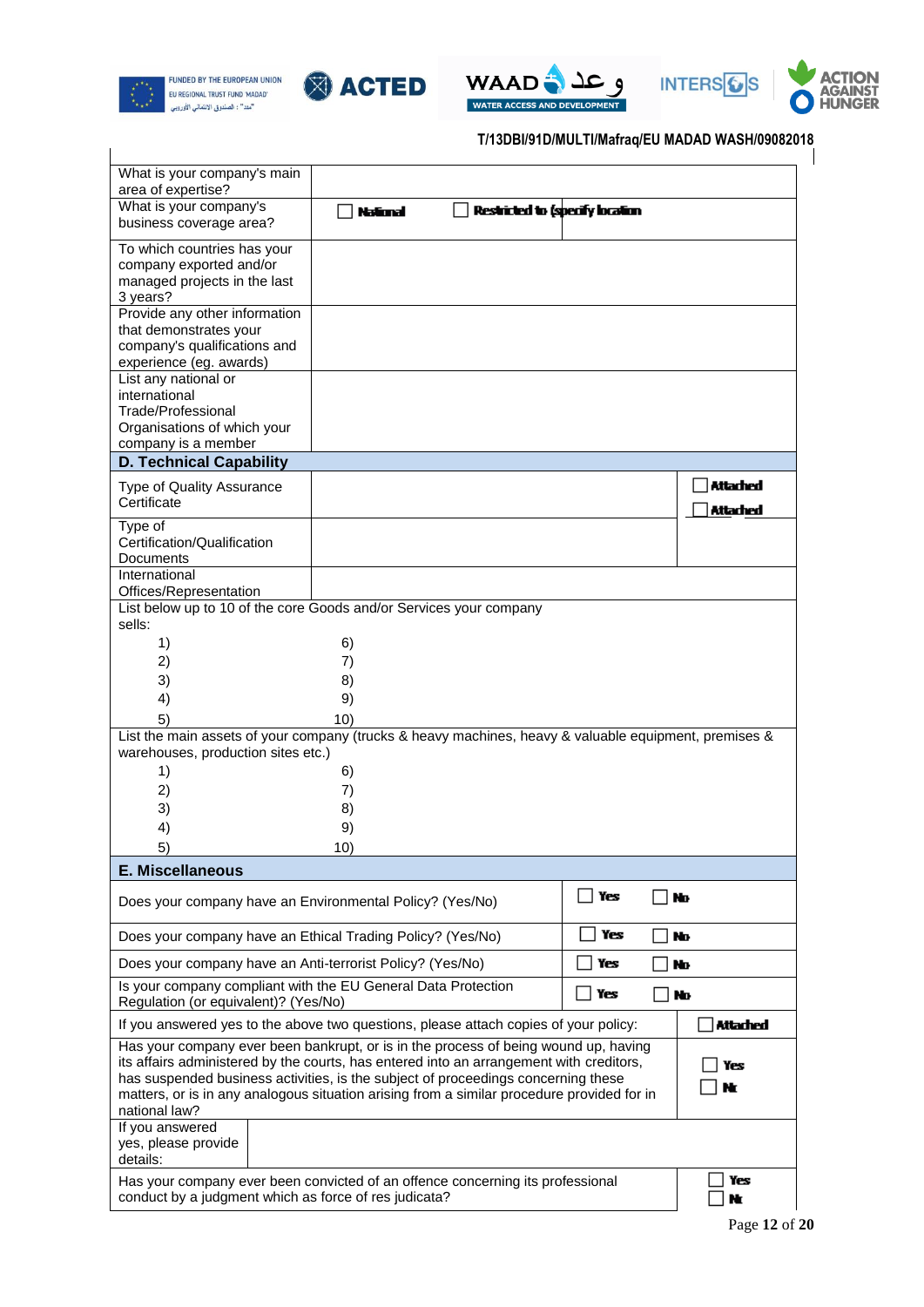









| If you answered<br>yes, please provide<br>details:             |                                                                                                                                                                                                                                                                                                                                                                                                                                                                                                                                         |                                                                           |  |             |  |  |
|----------------------------------------------------------------|-----------------------------------------------------------------------------------------------------------------------------------------------------------------------------------------------------------------------------------------------------------------------------------------------------------------------------------------------------------------------------------------------------------------------------------------------------------------------------------------------------------------------------------------|---------------------------------------------------------------------------|--|-------------|--|--|
| means?                                                         | Has your company ever been guilty of grave professional misconduct proven by other                                                                                                                                                                                                                                                                                                                                                                                                                                                      |                                                                           |  | Yes<br>Nt   |  |  |
| If you answered<br>yes, please provide<br>details:             |                                                                                                                                                                                                                                                                                                                                                                                                                                                                                                                                         |                                                                           |  |             |  |  |
| contract is to be performed?                                   | Has your company ever not fulfilled its obligations relating to the payment of social<br>security contributions, or the payment of taxes in accordance with the law of the country<br>in which it is established, or with those of France, or those of the country where the                                                                                                                                                                                                                                                            |                                                                           |  | Yes<br>Nt   |  |  |
| If you answered<br>yes, please provide<br>details:             |                                                                                                                                                                                                                                                                                                                                                                                                                                                                                                                                         |                                                                           |  |             |  |  |
| activity?                                                      | Has your company ever been the subject of a judgement which has the force of res<br>judicata for fraud, corruption, involvement in a criminal organisation or any other illegal                                                                                                                                                                                                                                                                                                                                                         |                                                                           |  | Yes<br>Nr   |  |  |
| If you answered<br>yes, please provide<br>details:             |                                                                                                                                                                                                                                                                                                                                                                                                                                                                                                                                         |                                                                           |  |             |  |  |
|                                                                | Has your company ever been declared to be in serious breach of contract for failure to<br>comply with its contractual obligations, following another procurement procedure or grant<br>award procedure financed by a donor country?                                                                                                                                                                                                                                                                                                     |                                                                           |  | Yes<br>Nr   |  |  |
| If you answered<br>yes, please provide<br>details:             |                                                                                                                                                                                                                                                                                                                                                                                                                                                                                                                                         |                                                                           |  |             |  |  |
|                                                                | Has your company ever been declared to be in serious breach of contract for failure to<br>comply with its contractual obligations, following another procurement procedure or grant<br>award procedure financed by a donor country?                                                                                                                                                                                                                                                                                                     |                                                                           |  | Yes<br>Nr   |  |  |
| If you answered<br>yes, please provide<br>details:             |                                                                                                                                                                                                                                                                                                                                                                                                                                                                                                                                         |                                                                           |  |             |  |  |
|                                                                | Has your company ever been in any dispute with any Government Agency, the United<br>Nations, or International Aid Organisations (including ACTED)?                                                                                                                                                                                                                                                                                                                                                                                      |                                                                           |  | Yes<br>Nr   |  |  |
| If you answered<br>yes, please provide<br>details:             |                                                                                                                                                                                                                                                                                                                                                                                                                                                                                                                                         |                                                                           |  |             |  |  |
| Do you agree with<br>terms of payment<br>of 30 days?           | _  Yes  _  No                                                                                                                                                                                                                                                                                                                                                                                                                                                                                                                           | Do you accept visit of ACTED staff &<br>external auditors to your office? |  | Yes  <br>No |  |  |
| <b>PART II: CERTIFICATION</b>                                  |                                                                                                                                                                                                                                                                                                                                                                                                                                                                                                                                         |                                                                           |  |             |  |  |
|                                                                | I, the undersigned warrant that the information provided in this form is correct, and in the event of changes,<br>details will be provided to ACTED as soon as possible in writing. I also understand that ACTED does not do<br>business with companies, or any affiliates or subsidiaries, which engage in any practices that are in breach<br>of ACTED's Child Protection, Sexual Exploitation and Abuse Protection, Conflict of Interest, Anti-fraud, Anti-<br>terrorism Policy and Data Protection Policies (available on request). |                                                                           |  |             |  |  |
| Name:                                                          |                                                                                                                                                                                                                                                                                                                                                                                                                                                                                                                                         | Date:                                                                     |  |             |  |  |
| <b>Title/Position</b><br>E-mail address (for                   |                                                                                                                                                                                                                                                                                                                                                                                                                                                                                                                                         | Place:<br>Signature:                                                      |  |             |  |  |
| contact for<br>verification<br>purposes):                      |                                                                                                                                                                                                                                                                                                                                                                                                                                                                                                                                         |                                                                           |  |             |  |  |
| Phone number (for<br>contact for<br>verification<br>purposes): |                                                                                                                                                                                                                                                                                                                                                                                                                                                                                                                                         | Company Stamp:                                                            |  |             |  |  |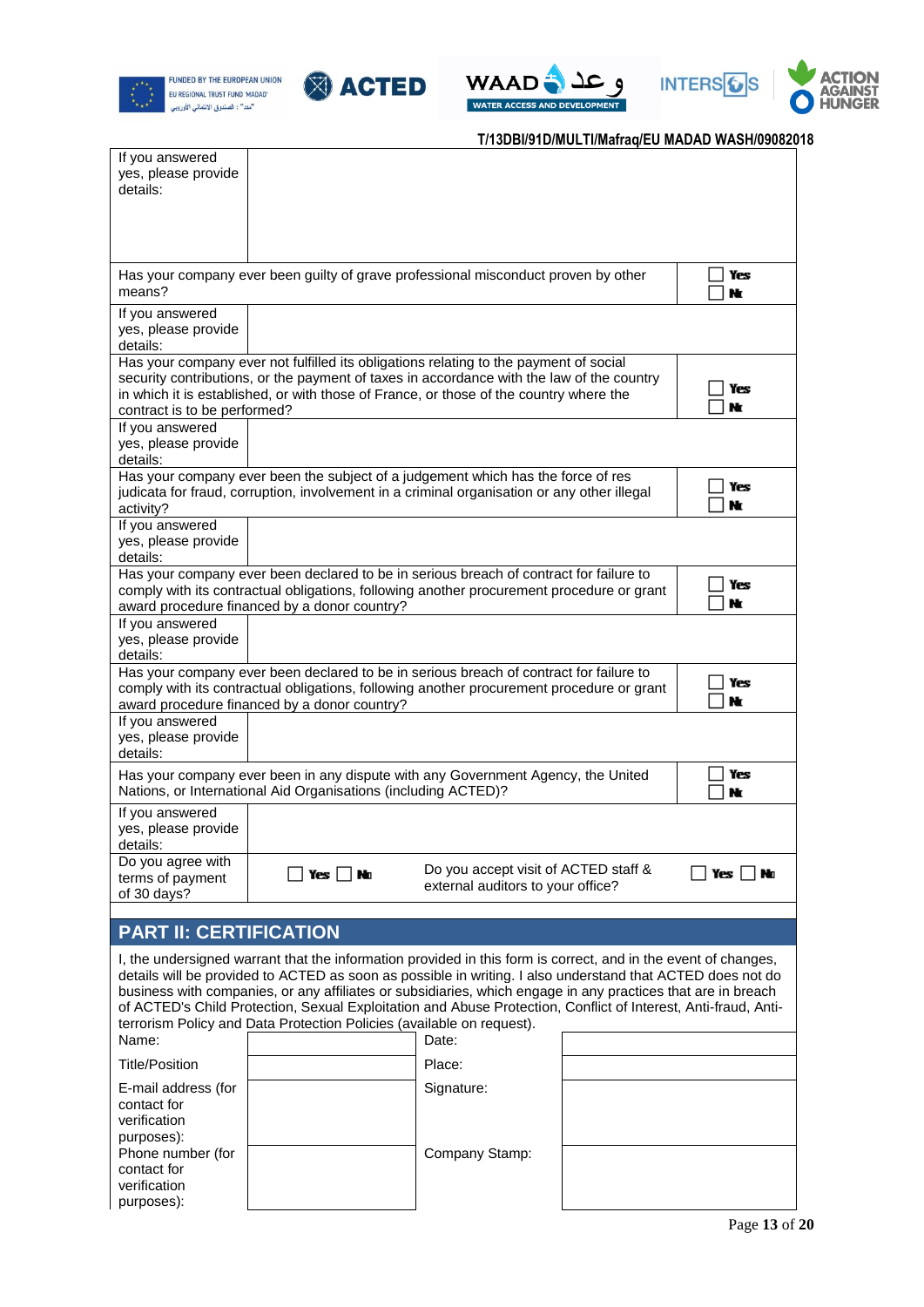









|     | <b>Check list of supporting documents</b>                 |                 | For ACTED use only |
|-----|-----------------------------------------------------------|-----------------|--------------------|
| 1)  | Trading license                                           | Attached        | <b>Checked</b>     |
| 2)  | VAT registration/tax clearance<br>certificate             | Attached        | <b>Checked</b>     |
| 3)  | Company profile                                           | Attached        | <b>Checked</b>     |
| 4)  | Proof of trading/dealership/agent                         | <b>Attached</b> | <b>Checked</b>     |
| 5)  | Evidence of similar contracts                             | Attached        | <b>Checked</b>     |
| 6)  | References                                                | <b>Attached</b> | <b>Checked</b>     |
| 7)  | Particulars of CEO and key<br>personnel                   | Attached        | <b>Checked</b>     |
| 8)  | Articles of Association & Certificate<br>of incorporation | <b>Attached</b> | <b>Checked</b>     |
| 9)  | Financial statements (latest)                             | Attached        | <b>Checked</b>     |
| 10) | Other<br>(specify                                         |                 |                    |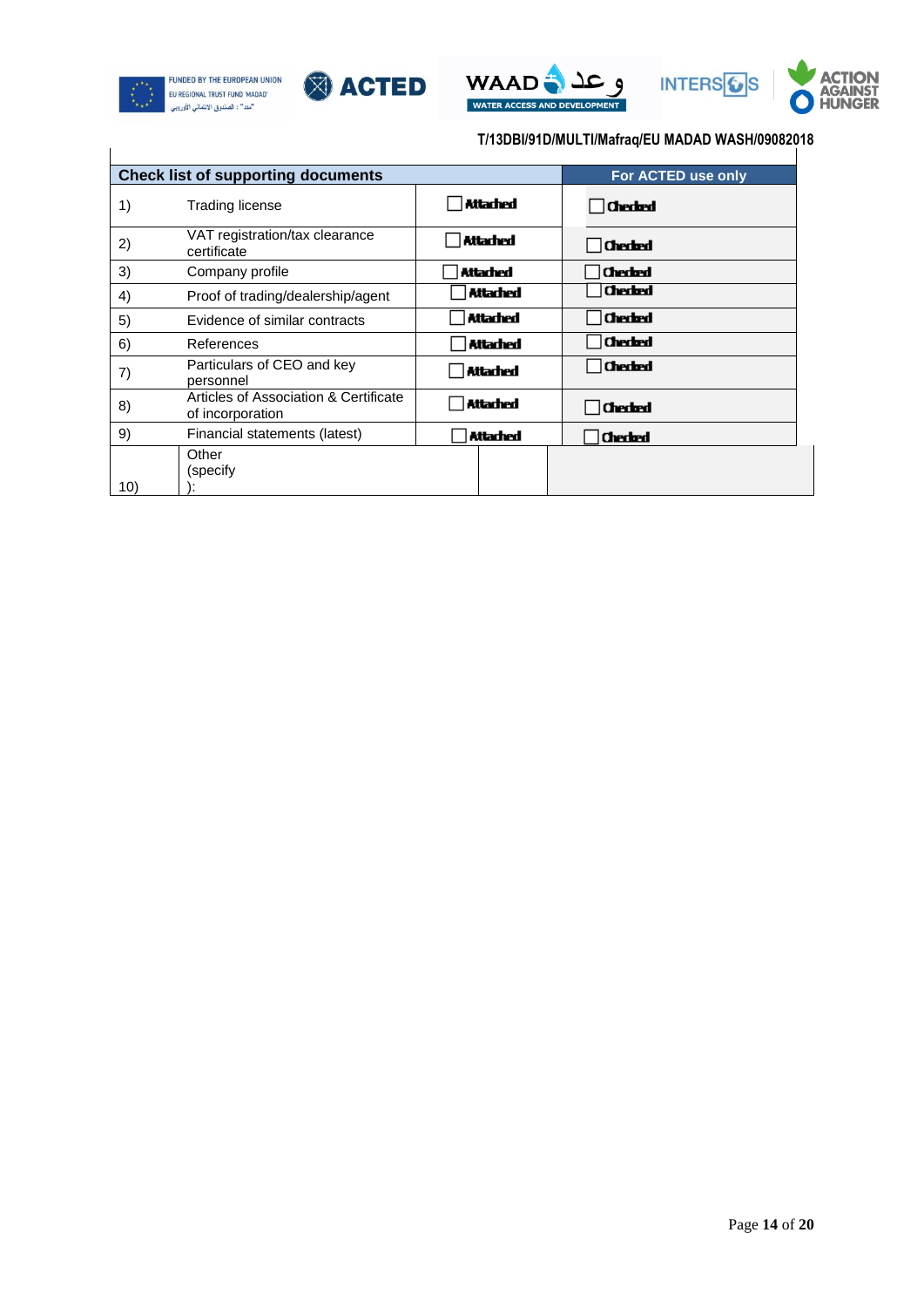







## **BIDDER'S ETHICAL DECLARATION – ACTED JORDAN**

Date:

Tender N°: **T/13DBI/91D/MULTI/Mafraq/EU MADAD WASH/09082018**

Bidder's name:

Bidder's address:

**CODE OF CONDUCT:**

### **1. Labour Standards**

The labour standards in this code are based on the conventions of the International Labour Organisation (ILO).

*Employment is freely chosen*

There is no forced, bonded or involuntary prison labour. Workers are not required to lodge `deposits' or their identity papers with the employer and are free to leave their employer after reasonable notice.

*Freedom of association and the right to collective bargaining are respected*

Workers, without distinction, have the right to join or form trade unions of their own choosing and to bargain collectively. The employer adopts an open attitude towards the legitimate activities of trade unions. Workers representatives are not discriminated against and have access to carry out their representative functions in the workplace. Where the right to freedom of association and collective bargaining is restricted under law, the employer facilitates, and does not hinder, the development of parallel means for independent and free association and bargaining.

*Working conditions are safe and hygienic*

A safe and hygienic working environment shall be provided, bearing in mind the prevailing knowledge of the industry and of any specific hazards. Adequate steps shall be taken to prevent accidents and injury to health arising out of, associated with, or occurring in the course of work, by minimising, so far as is reasonably practicable, the causes of hazards inherent in the working environment. Workers shall receive regular and recorded health and safety training, and such training shall be repeated for new or reassigned workers. Access to clean toilet facilities and potable water and, if appropriate, sanitary facilities for food storage shall be provided. Accommodation, where provided, shall be clean, safe, and meet the basic needs of the workers. The company observing the standards shall assign responsibility for health and safety to a senior management representative.

*Child Labour shall not be used*

There shall be no new recruitment of child labour. Companies shall develop or participate in and contribute to policies and programmes, which provide for the transition of any child found to be performing child labour to enable her/him to attend and remain in quality education until no longer a child. Children and young people under 18 years of age shall not be employed at night or in hazardous conditions. These policies and procedures shall conform to the provisions of the relevant International Labour Organisation (ILO) standards.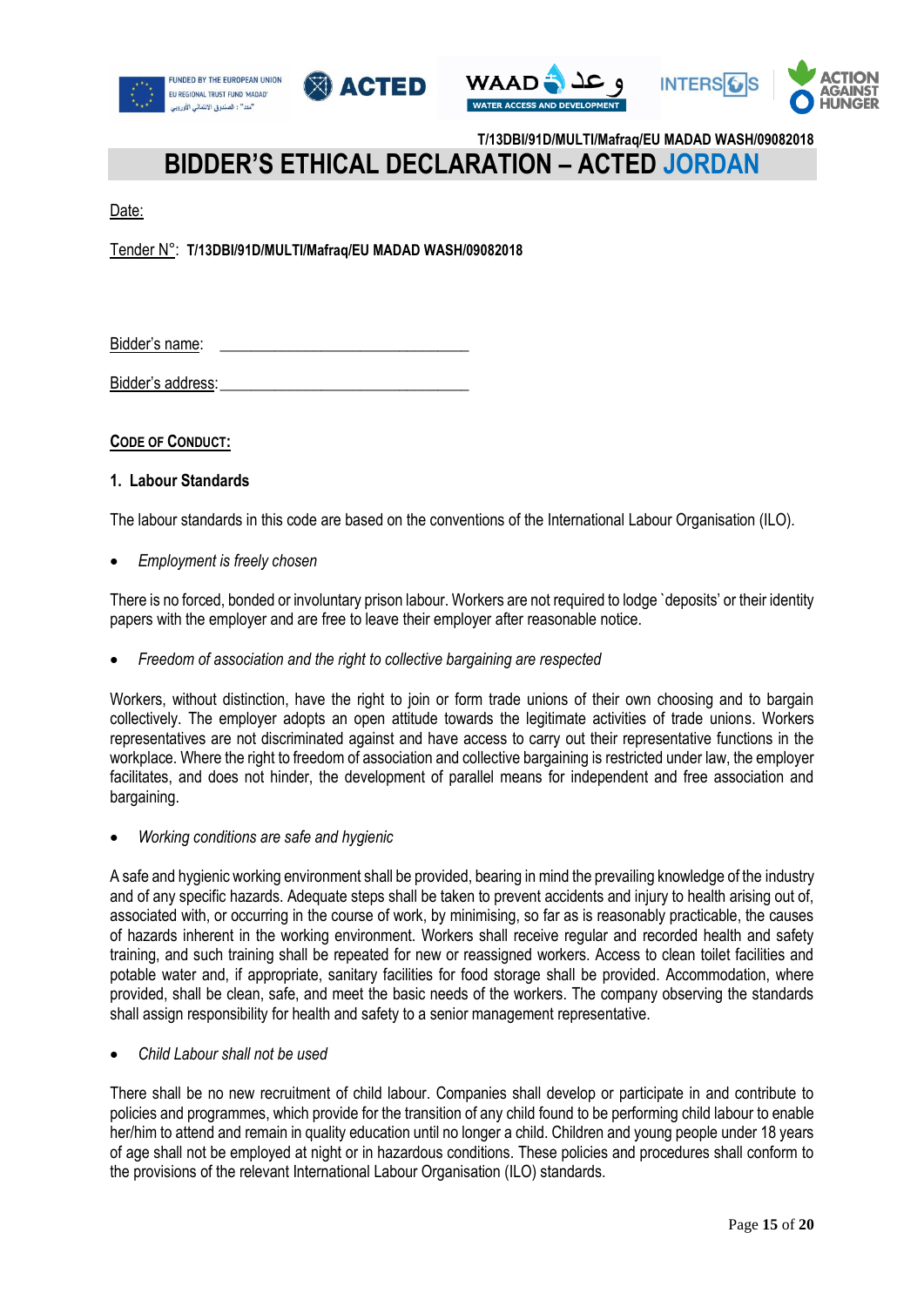







### *Living wages are paid*

Wages and benefits paid for a standard working week meet, at a minimum, national legal standards or industry benchmarks. In any event wages should always be high enough to meet basic needs and to provide some discretionary income. All workers shall be provided with written and understandable information about their employment conditions in respect to wages before they enter employment, and about the particulars of their wages for the pay period concerned each time that they are paid. Deductions from wages as a disciplinary measure shall not be permitted nor shall any deductions from wages not provided for by national law be permitted without the express and informed permission of the worker concerned. All disciplinary measures should be recorded.

### *Working hours are not excessive*

Working hours comply with national laws and benchmark industry standards, whichever affords greater protection. In any event, workers shall not on a regular basis be required to work in excess of the local legal working hours. Overtime shall be voluntary, shall not exceed local legal limits, shall not be demanded on a regular basis and shall always be compensated at a premium rate.

### *No discrimination is practised*

There is no discrimination in hiring, compensation, access to training, promotion, termination or retirement based on race, caste, national origin, religion, age, disability, gender, marital status, sexual orientation, union membership or political affiliation.

### *Regular employment is provided*

To every extent possible work performed must be on the basis of a recognised employment relationship established through national law and practice. Obligations to employees under labour or social security laws and regulations arising from the regular employment relationship shall not be avoided through the use of labour-only contracting, sub-contracting or home-working arrangements, or through apprenticeship schemes where there is no real intent to impart skills or provide regular employment, nor shall any such obligations be avoided through the excessive use of fixed-term contracts of employment.

*No harsh or inhumane treatment is allowed*

Physical abuse or discipline, the threat of physical abuse, sexual or other harassment and verbal abuse or other forms of intimidation shall be prohibited.

### **B. Environmental Standards**

Suppliers should as a minimum comply with all statutory and other legal requirements relating to the environmental impacts of their business. Detailed performance standards are a matter for suppliers, but should address at least the following:

*Waste Management*

Waste is minimised and items recycled whenever this is practicable. Effective controls of waste in respect of ground, air, and water pollution are adopted. In the case of hazardous materials, emergency response plans are in place.

*Packaging and Paper*

Undue and unnecessary use of materials is avoided, and recycled materials used whenever appropriate.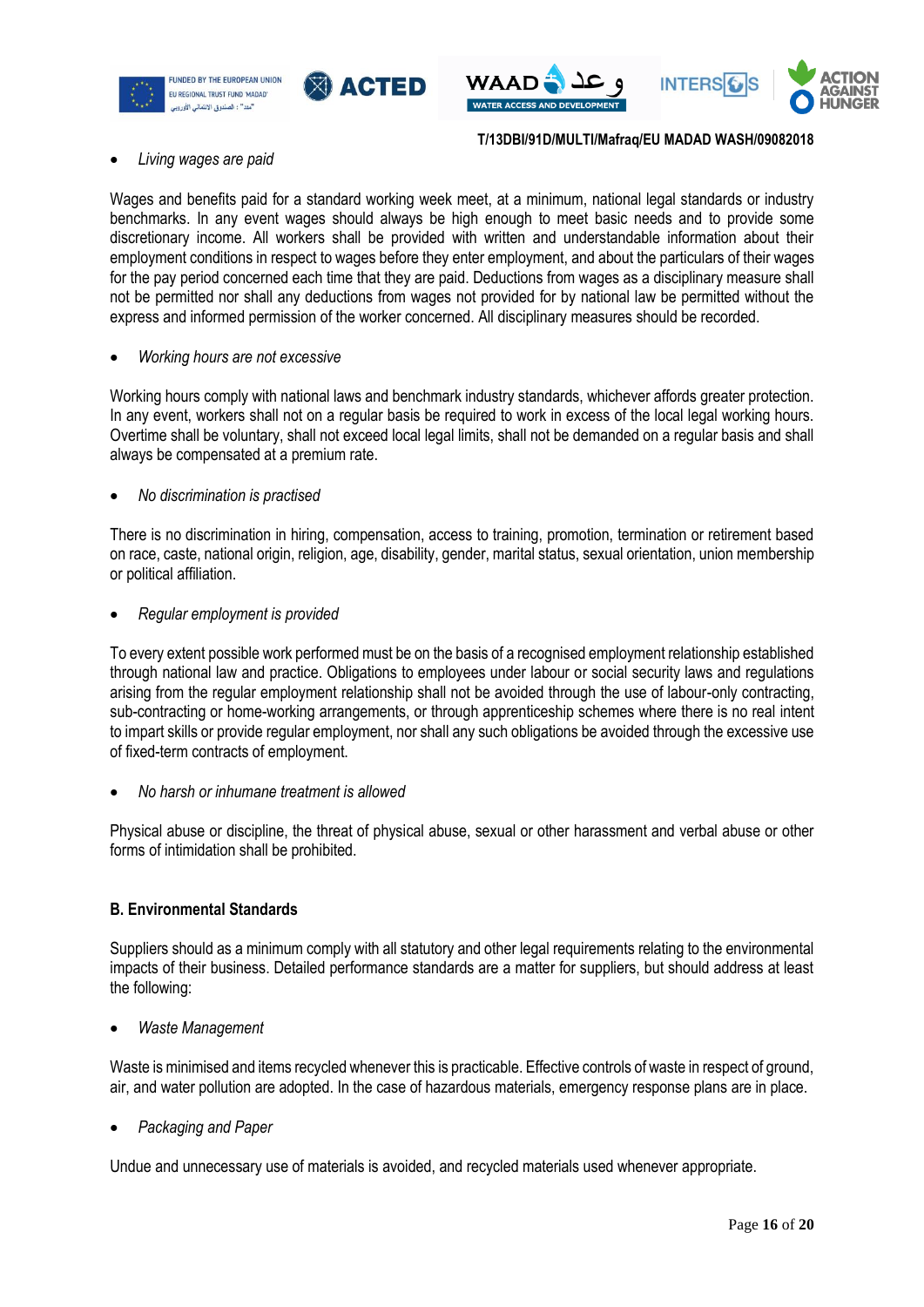







### *Conservation*

**T/13DBI/91D/MULTI/Mafraq/EU MADAD WASH/09082018**

Processes and activities are monitored and modified as necessary to ensure that conservation of scarce resources, including water, flora and fauna and productive land in certain situations.

*Energy Use* 

All production and delivery processes, including the use of heating, ventilation, lighting, IT systems and transportation, are based on the need to maximise efficient energy use and to minimise harmful emissions.

*Safety precautions for transport and cargo handling*

All transport and cargo handling processes are based on the need to maximise safety precautions and to minimise potential injuries to ACTED beneficiaries and staff as well as the suppliers' employees or those of its subcontractors.

### **C. Business Behaviour**

The conduct of the supplier should not violate the basic rights of ACTED's beneficiaries.

The supplier should not be engaged

1. in the manufacture of arms

2. in the sale of arms to governments which systematically violate the human rights of their citizens; or where there is internal armed conflict or major tensions; or where the sale of arms may jeopardise regional peace and security.

### **D. ACTED procurement rules and regulations**

Suppliers should comply with ACTED procurement rules and regulations outlines in ACTED Logistics Manual Version 1.2. or above. In particular, ACTED's procurement policy set out in Section 2.1 and 2.4. (contract awarding). By doing so, Suppliers acknowledge that they do not find themselves in any of the situations of exclusion as referred to under section 2.4.2.

### **Operating Principles**

The implementation of the Code of Conduct will be a shared responsibility between ACTED and its suppliers, informed by a number of operating principles, which will be reviewed from time to time.

ACTED will:

1. Assign responsibility for ensuring compliance with the Code of Conduct to a senior manager.

2. Communicate its commitment to the Code of Conduct to employees, supporters and donors, as well as to all suppliers of goods and services.

3. Make appropriate human and financial resources available to meet its stated commitments, including training and guidelines for relevant personnel.

4. Provide guidance and reasonable non-financial support to suppliers who genuinely seek to promote and implement the Code standards in their own business and in the relevant supply chains, within available resources.

5. Adopt appropriate methods and systems for monitoring and verifying the achievement of the standards.

6. Seek to maximise the beneficial effect of the resources available, e.g. by collaborating with other NGOs, and by prioritising the most likely locations of non-compliance.

### ACTED expects suppliers to:

1. Accept responsibility for labour and environmental conditions under which products are made and services provided. This includes all work contracted or sub-contracted and that conducted by home or other out-workers.

2. Assign responsibility for implementing the Code of Conduct to a senior manager.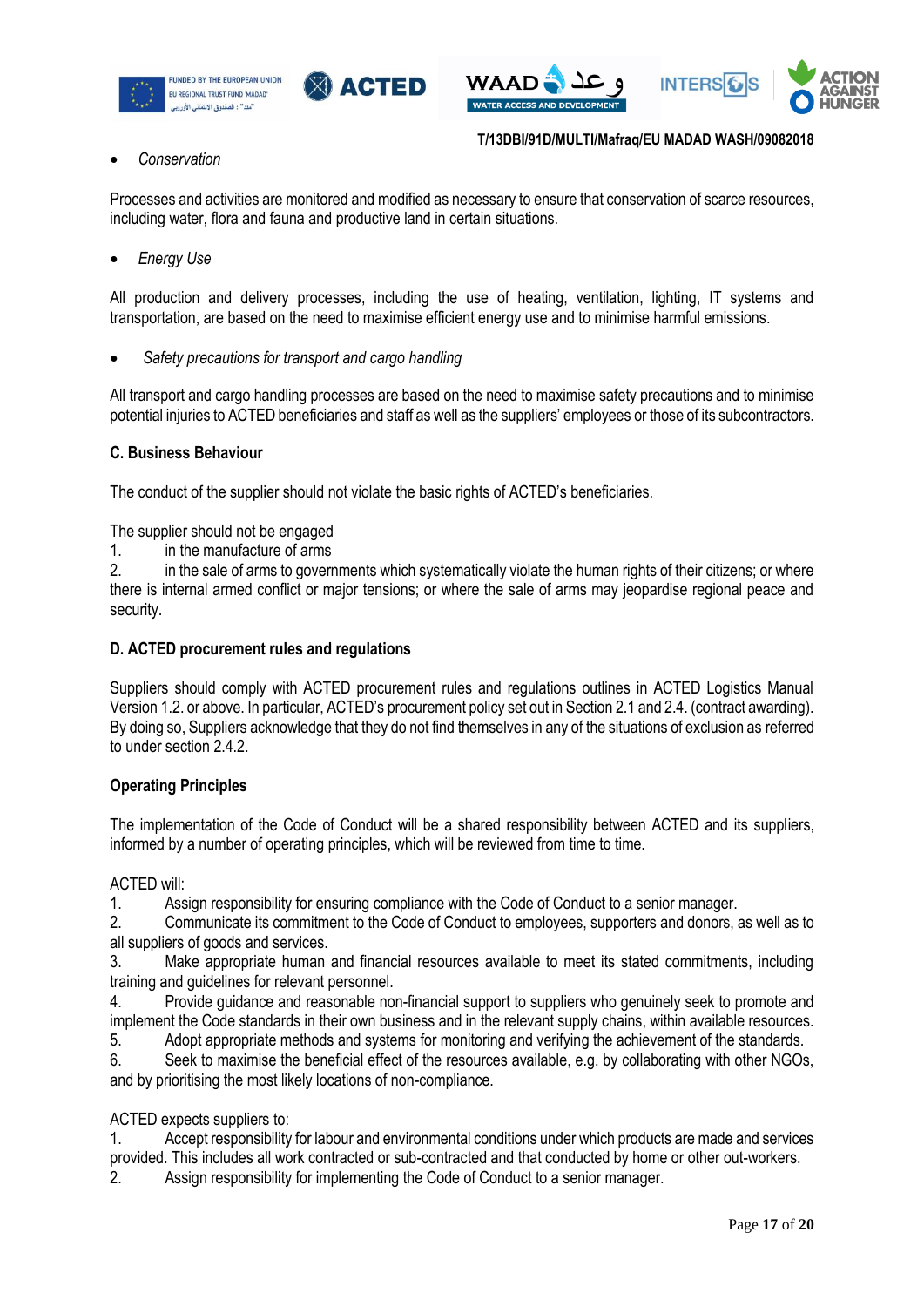







3. Make a written Statement of Intent regarding the company's policy in relation to the Code of Conduct and how it will be implemented and communicated this to staff and suppliers as well as to ACTED.

Both parties will

1. Require the immediate cessation of serious breaches of the Code and, where these persist, terminate the business relationship.

2. Seek to ensure all employees are aware of their rights and involved in the decisions which affect them.

3. Avoid discriminating against enterprises in developing countries.

4. Recognise official regulation and inspection of workplace standards, and the interests of legitimate trades unions and other representative organisations.

5. Seek arbitration in the case of unresolved disputes.

### **Qualifications to the Policy Statement**

The humanitarian imperative is paramount. Where speed of deployment is essential in saving lives, ACTED will purchase necessary goods and services from the most appropriate available source.

ACTED can accept neither uncontrolled cost increases nor drops in quality. It accepts appropriate internal costs but will work with suppliers to achieve required ethical standards as far as possible at no increase in cost or decrease in quality.

I undersigned \_\_\_\_\_\_\_\_\_\_\_\_\_\_\_\_\_\_\_\_\_\_\_\_\_, agree to adopt the above Code of Conduct and to commit to comply with the labour and environmental standards specified, both in my own company and those of my suppliers.

Name & Position of Bidder's authorized representative

Authorized signature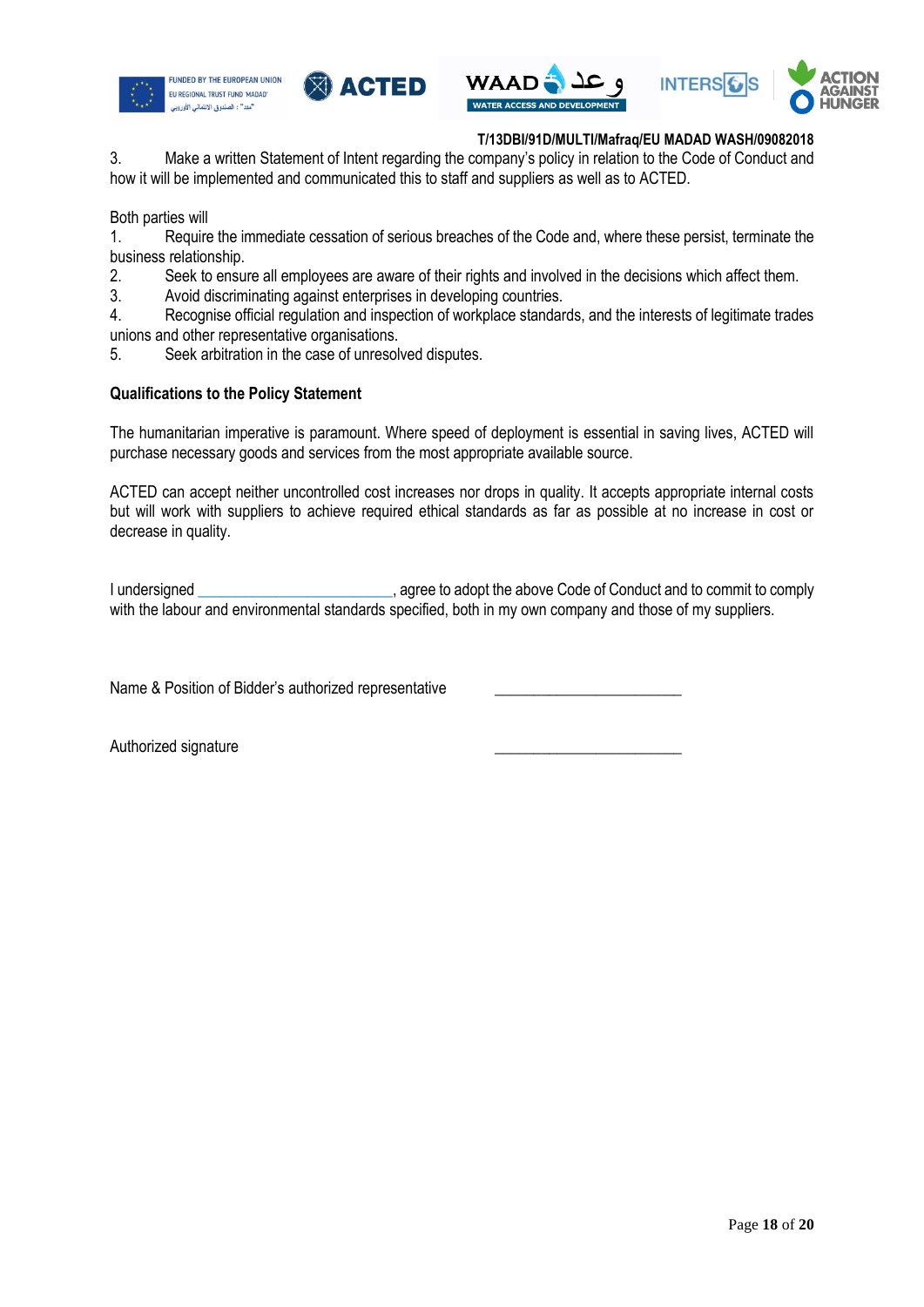







### **BIDDER'S CHECK LIST – ACTED JORDAN**

Date:

Tender N°: **T/13DBI/91D/MULTI/Mafraq/EU MADAD WASH/09082018**

### **BEFORE SENDING YOUR BIDDING DOCUMENTS, PLEASE CHECK THAT EACH OF THE FOLLOWING ITEM IS COMPLETE AND RESPECTS THE FOLLOWING CRITERIA:**

|                                                                                                                                                                                                                                     |            | To be filled in<br>by Bidder |         | For ACTED use only (to be filled in by<br>Purchase Committee) |          |  |
|-------------------------------------------------------------------------------------------------------------------------------------------------------------------------------------------------------------------------------------|------------|------------------------------|---------|---------------------------------------------------------------|----------|--|
| <b>Description</b>                                                                                                                                                                                                                  | Included   |                              | Present |                                                               | Comments |  |
| 1.An original and one copy of the bid have been<br>provided                                                                                                                                                                         | <b>Yes</b> | No                           | Yes     | No                                                            |          |  |
| 2. PART 1 (form PRO-05) - Instructions to Bidders<br>is attached, filled, signed and stamped by the<br>supplier. (compulsory)                                                                                                       |            |                              |         |                                                               |          |  |
| 3. PART 2 (form PRO-06) - Offer Form is attached,<br>filled, signed and stamped by the supplier.<br>(compulsory)                                                                                                                    |            |                              |         |                                                               |          |  |
| 4. The prices in the Offer Form are in JOD<br>(compulsory), excludes all applicable taxes.                                                                                                                                          |            |                              |         |                                                               |          |  |
| 5. PART 3 (form PRO-06-01) - Bidders<br>Questionnaire Form is attached, filled, signed and<br>stamped by the supplier. (compulsory)                                                                                                 |            |                              |         |                                                               |          |  |
| 6. PART 4 - (form PRO-06-02) - Bidder's Ethical<br>Declaration is attached, filled, signed and stamped<br>by the supplier. (compulsory)                                                                                             |            |                              |         |                                                               |          |  |
| 7. The Bidding documents are filled in English.                                                                                                                                                                                     |            |                              |         |                                                               |          |  |
| 8. ANNEXES - Proofs of past performances in a<br>similar field of activity (e.g. past deliveries of similar<br>items), briefing about the training agency profile,<br>experiences and similar trainings implemented are<br>provided |            |                              |         |                                                               |          |  |
| 9. ANNEXES - A Copy of Company registration<br>documents and license are included, an ID copy of<br>the company legal representative and Contractor<br>Classification certificate are attached.                                     |            |                              |         |                                                               |          |  |
| 10. ANNEXES - CVs of the trainers, copy of the<br>ID, copy of the medical insurance certificate and<br>work permit in Jordan (for un-Jordanian) are<br>included                                                                     |            |                              |         |                                                               |          |  |
| 11. ANNEXES - List of IT items that the consultant<br>plans to use and formats of all training documents,<br>reports and all other studies are provided                                                                             |            |                              |         |                                                               |          |  |